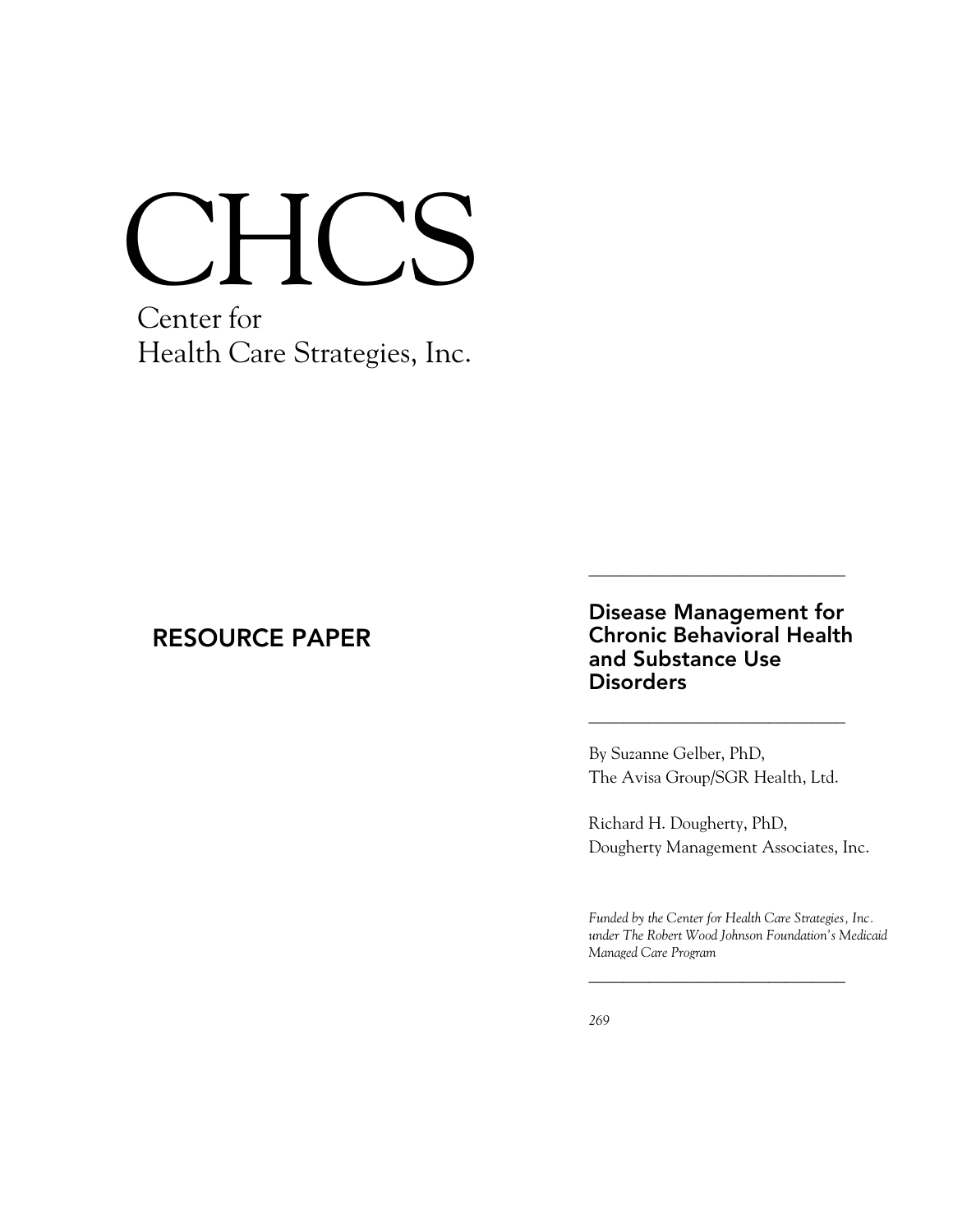# TABLE OF CONTENTS

| Disease Management for Mental and Substance Use                             |    |
|-----------------------------------------------------------------------------|----|
|                                                                             |    |
|                                                                             |    |
|                                                                             |    |
|                                                                             | 14 |
| Disease Management in State Medicaid and                                    | 16 |
| Private Sector Disease Management Capabilities                              |    |
| Implementation Issues, Lessons, and Implications __________________________ | 25 |
| Other Challenges for Medicaid Behavioral Health                             |    |
|                                                                             | 29 |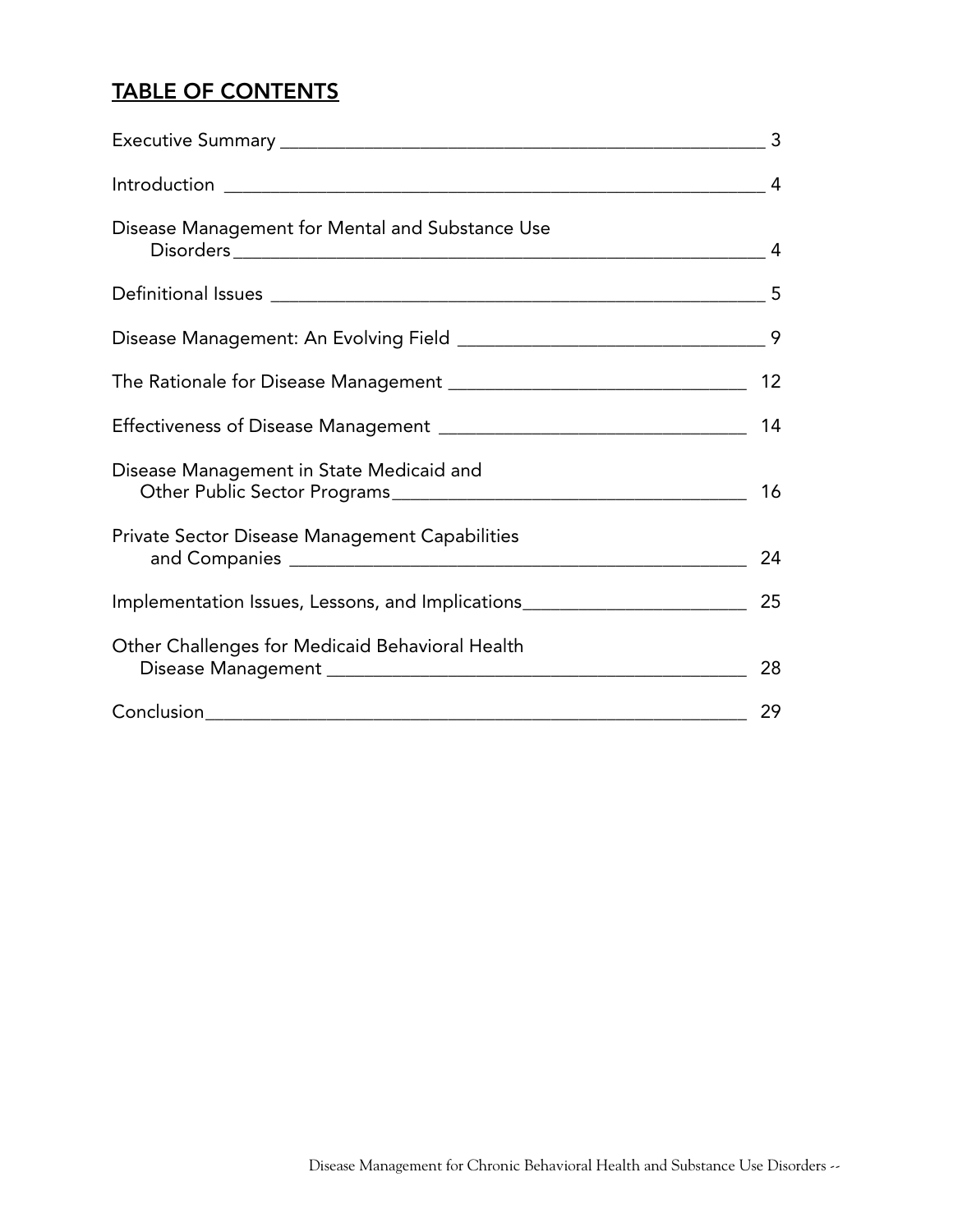## Acknowledgements

We would like to acknowledge the support we have received from the Center for Health Care Strategies in preparing this report, including the assistance of Deborah Kilstein and Michael Ashworth of the CHCS staff. In addition, we very much appreciate the time contributed from our various state-level informants and reviewers. Any errors or omissions are the responsibility of the authors.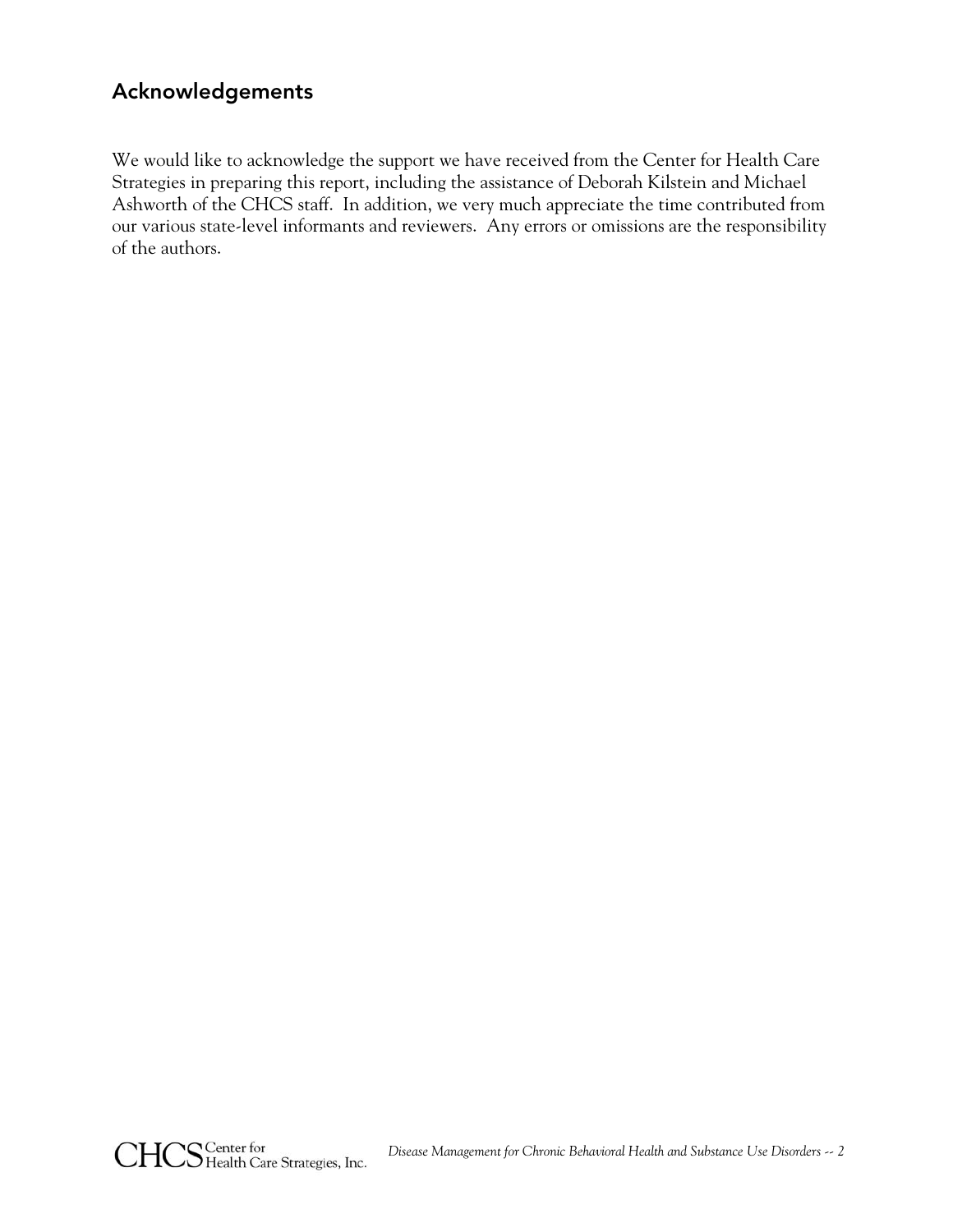## Executive Summary

Public sector purchasers have begun to turn their attention toward the potential benefits of disease management programs for chronic mental health and substance use disorders. As is characteristic of a developing field, definitions of disease management are in flux. Nevertheless, a common understanding of some of the key characteristics and the distinctions between the newer approach of disease management and the more traditional approaches of case/care management is emerging. In this evolving field, purchasers need to be extremely clear about the precise models of care that they want to purchase and to carefully and properly qualify prospective vendors. Although the industry trade association and others have developed the capability to accredit disease management vendors, accreditation may not yet be reliable.

Disease management in the area of mental health and substance abuse shares many features with other evidence-based practices, such as Assertive Community Treatment and the Texas Medication Algorithm Project, as well as others included by SAMHSA in its National Registry of Effective Prevention and Treatment Programs.

Three trends are converging to increase the interest in disease management programs today:

- 1. Health care costs per patient are especially high for individuals with chronic disease; the overall number of individuals with chronic disease in the population is increasing; and thus the proportion of health care costs attributable to individuals with chronic disease is high; and
- 2. There is a significant gap between the existence of evidence-based practices in the treatment of individuals with mental health and substance abuse disorders and the actual deployment of these practices in the field; and
- 3. High quality care for these individuals with chronic disorders requires extensive coordination among a variety of entities, not all of them traditional medical care system participants.

Despite the promise and evident logic of disease management, its effectiveness in behavioral health has not yet been fully established. Nevertheless, several States have implemented disease management programs or pilots for behavioral health services. The experiences of the most significant of these programs are reviewed briefly in this Resource Paper to draw out implementation issues, lessons and implications.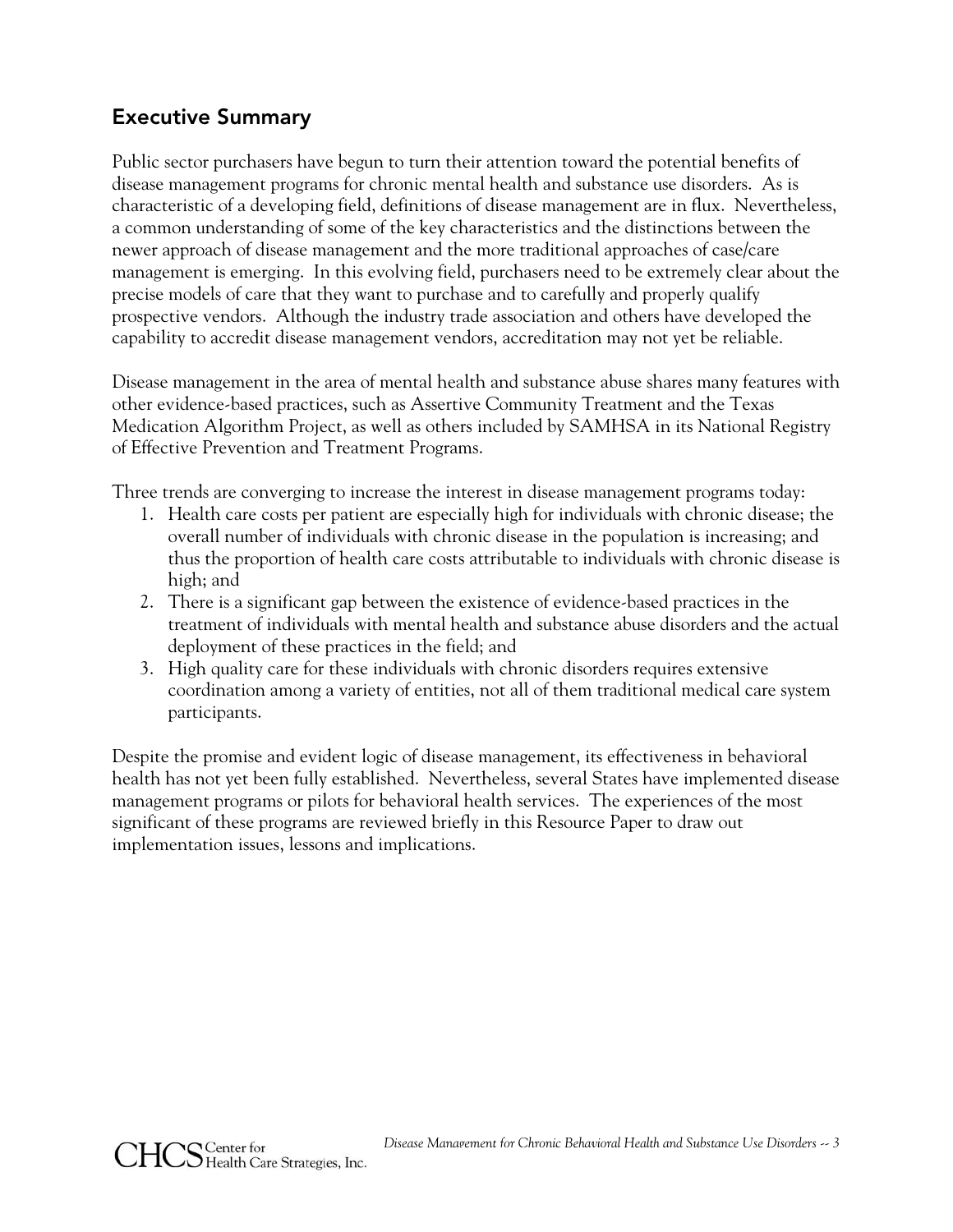## Introduction

This report discusses disease management(DM) for chronic mental health and substance use disorders, offering a brief review of the current state of the art, with a particular focus on policy issues of concern to major stakeholders in the public sector. It begins by defining the disease management concept, explaining the opportunity it may offer for providers, consumers and public purchasers of care, and then distinguishes disease management from case management and from other tools that also utilize emerging evidence-based practices.

A brief review of the literature is followed by a description of the current state of development across this rapidly growing industry, which began to deal with mental and substance use disorders by focusing on depression. The next step is a summary of a series of interviews conducted over a two-year period with key stakeholders in the field, including purchasers, consumers and industry spokespersons, to identify the latest state disease management initiatives in chronic mental health and substance abuse management. The state section addresses the programs' impact to date on state and other public purchasers, on providers of existing services, and on consumers, including some of the lessons learned from disease management efforts. It concludes by presenting a set of recommendations for public purchasers and other stakeholders.

# Disease Management for Mental and Substance Use Disorders

Serious mental illnesses and substance use disorders are chronic conditions and share many characteristics with chronic physical ailments. Most notably, there are specific therapies (both pharmacological and clinical) that are known to improve outcomes for specific mental illnesses and addictions; they often require coordination among numerous specialists; and their treatment tends to require extensive involvement in that care by the client or "patient" if that care is to be effective. As with physical chronic disease, the usual goal of treatment for many with these disorders is recovery - maintenance or improvement of quality of life and level of functioning. A chronic disease framework, focused on evidence based practice and consumer education with careful attention to medication management and self-care can be enormously beneficial for mental health and substance use disorders.

In an unpublished paper completed in June 2003 that is one of the bases for this inquiry, Gelber *et al*. reviewed the state of the art with regard to disease management programs for Medicaid clients with serious mental illness and/or addiction. They observed that, even very early in the development of the disease management approach, "disease management may represent a new frontier or be combined with Medicaid managed behavioral health programs or Medicaid managed care initiatives in physical health."<sup>1</sup> Sandra Foote, Director of the Health Insurance Reform Project at George Washington University, told *Psychiatric News* in September 2003 that there is a significant opportunity for effective management of chronic mental illnesses. This paper seeks to more broadly disseminate and update for public purchasers and other stakeholders the information obtained in the Gelber *et al* 2003 paper. We find that the field of

 <sup>1</sup> S. Gelber, D. Rinaldo and J. Bartlett, "Disease Management Programs for Medicaid Clients with Mental Illness," June 2003, The Avisa Group.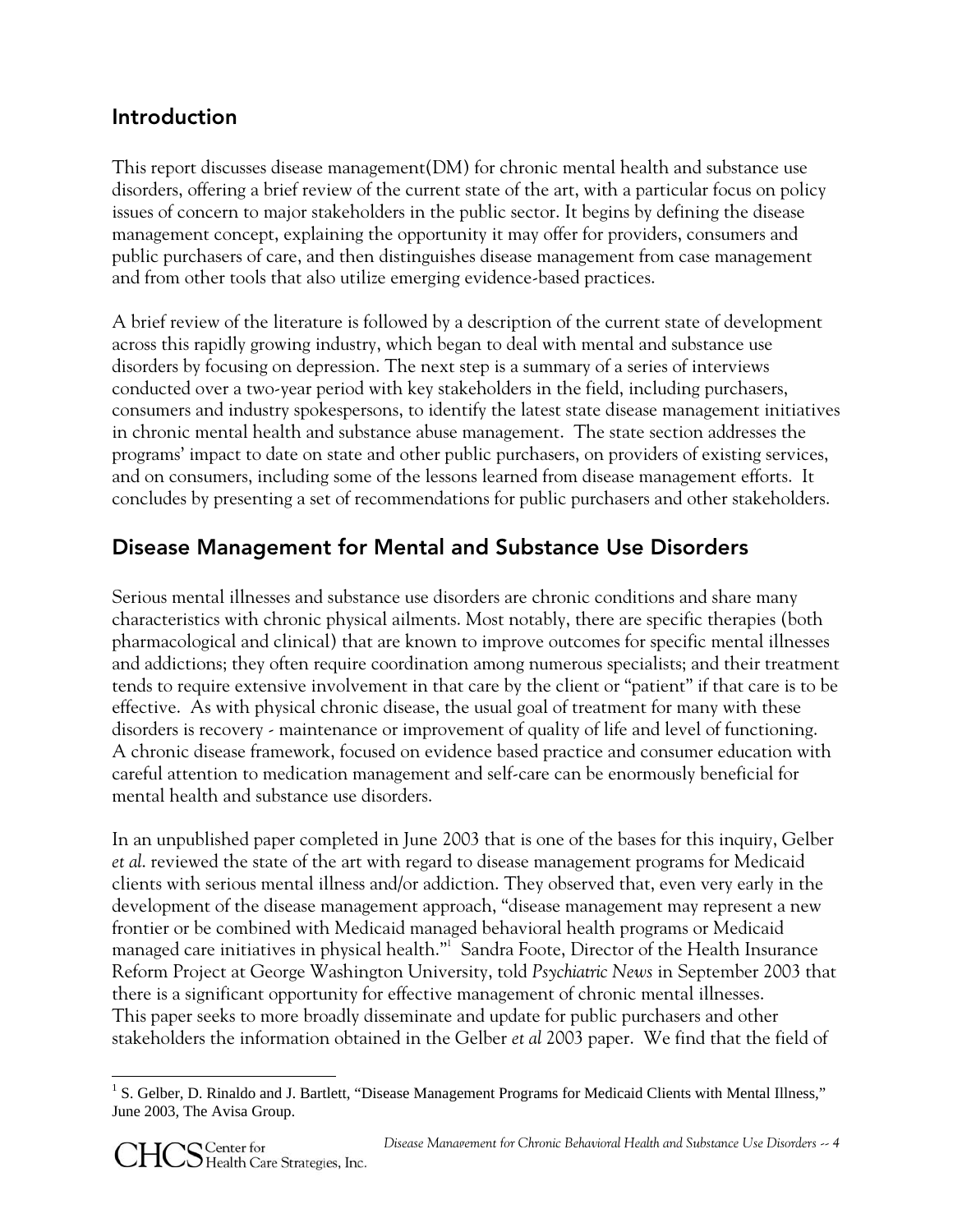DM has continued to grow. New programs have been offered by a number of vendors and by some States, particularly in depression and schizophrenia. Unfortunately little has occurred in disease management for serious substance use disorders though this is still developing. There is increasing attention being paid to disease management approaches in the public sector, propelled by CMS and SAMHSA's interest in this subject. This could have very positive implications for the quality of care for chronic mental and substance use disorders that the New Freedom Commission, the Surgeon General's Report, the Institute of Medicine, public and private health purchasers and the growing consumer movement continue to demand.

# Definitional Issues

## **DMAA Definition of Disease Management**

As is often the case in a developing field, definitions of disease management are in flux. According to the industry's trade association, the Disease Management Association of America (DMAA), established in March 1999, "Disease Management is a system of coordinated health care interventions and communications for populations with conditions in which patient selfcare efforts are significant"<sup>2</sup>. The trade organization's Web site states that a true disease management program includes all of the following components:

- Population identification processes;
- Evidence-based practice guidelines;
- Collaborative practice models to include physician and support-service providers;
- Patient self-management education (may include primary prevention, behavior modification programs, and compliance/surveillance);
- Process and outcomes measurement, evaluation, and management; and
- Routine reporting/feedback loop (may include communication with patient, physician, health plan and ancillary providers, and practice profiling).

The DMAA definition is the definition of DM that the three disease management accrediting entities (NCQA, URAC and JCAHO) use to identify and to accredit DMO programs. However, it is clear that other definitions of disease management are also in use and that many programs that have some but not all of these components, also call themselves disease management programs.

## **CMS Definition of Disease Management – Medicare and Medicaid**

Explicit encouragement by CMS of small disease management pilots and associated state Medicaid waivers has given increased momentum to the highly competitive private DM industry, an industry inaugurated by pharmaceutical companies in the 1990's as a way to increase medication compliance and utilization by patients and providers. However, to date much of the CMS emphasis is on physical health. On the CMS website, there is not yet a mention of chronic mental or substance use disorder disease management, even as a secondary diagnosis, despite concerns expressed by health economists such as Sandra Foote of CMS $^3$ .

<sup>-</sup> $\frac{2 \text{ http://www.dmaa.org/definition.html}}{3 \text{ Soc-form} }$  (accessed June 21, 2004)

<sup>&</sup>lt;sup>3</sup> See, for example, Sandra Foote's article on disease management including mental illness posted at www.healthaffairs.org/WebExclulsives/Foote\_Excel\_073003.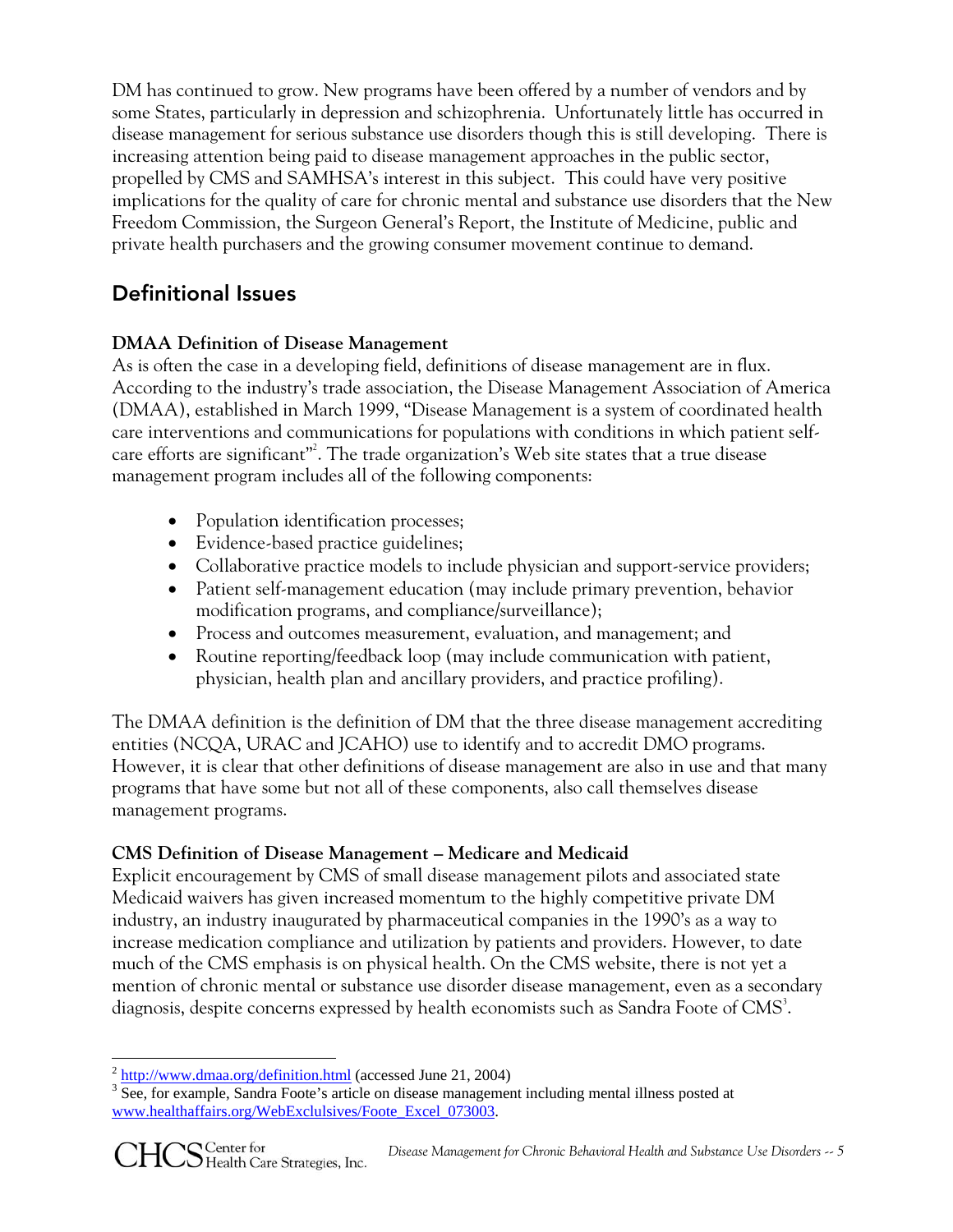According to CMS, "Disease management is a set of interventions designed to improve the health of individuals by working more directly with them and their physicians on their treatment plans regarding diet, adherence to medicine schedules and other self-management techniques"4 . This definition focuses on provider and patient education, medication adherence/scheduling and patient self-management. In its emphasis on diet/nutrition as well as other self-management techniques, it suggests a focus on traditional chronic physical illnesses, such as diabetes and congestive heart failure, as opposed to mental health or addictions, where diet may be an issue but it is considerably less prominent than the other clinical management issues CMS mentions.

The CMS definition is much more limited than the DMAA definition, and this has added to some confusion in the field. Disease management activities should encompass both medical conditions and chronic mental health and substance abuse conditions. In focusing primarily on patient self-management, CMS has not included the care coordination, practice guidelines and quality management components that are so central to the DMAA guidelines. However, even in defining disease management more narrowly, CMS has signaled the states, industry and provider communities that costs associated with patient education, medication scheduling and training in self-management are potentially eligible for Federal match dollars in Medicaid.

## *Medicare*

The Centers for Medicare and Medicaid Services (CMS), made a major national policy statement when it included disease management in the set of changes incorporated in its recent Medicare reform provisions (Medicare Modernization Act of 2003, MMA). It has approved two new programs – the Voluntary Chronic Care Improvement Program and the Care Management Performance Pilot Program, to examine the potential of disease management techniques.

The Chronic Care Improvement (CCI) Program is the first large-scale chronic care improvement initiative under the Medicare fee-for-service program and it is restricted currently to three chronic physical illnesses, offering self-care guidance and support to chronically ill beneficiaries who have Congestive Heart Failure (CHF), Complex Diabetes, or Chronic Obstructive Pulmonary Disease (COPD). The chosen organizations will help Medicare beneficiaries who participate in the pilots to manage their health, adhere to their physicians' plans of care, and assure that they seek or obtain the medical care they need to reduce their health risks.<sup>5</sup> Health insurers, disease management organizations (DMOs), physician group practices, integrated delivery systems, and consortia of these entities or other legal entities are eligible to apply to become CCI DM organizations. In Phase I, the pilot phase, there will be approximately ten regional CCI programs, collectively serving approximately 150,000 - 300,000 chronically ill Medicare beneficiaries. The Phase I programs operate for three years and will be evaluated through randomized controlled trials.

Phase I of the Medicare CCI program does not include any behavioral health disorders. Thus, while its evaluation will ultimately provide evidence of the efficacy of disease management for physical illnesses, it will not necessarily help to determine whether this approach is a useful one for vulnerable individuals with chronic mental and/or substance use disorders.

  $\frac{4 \text{ http://www.cms.hhs.gov/media/press/release.asp?Counter=967}}{5 \text{ http://www.cms.hhs.gov/medicarereform/ccip, accessed June 22, 2004.}}$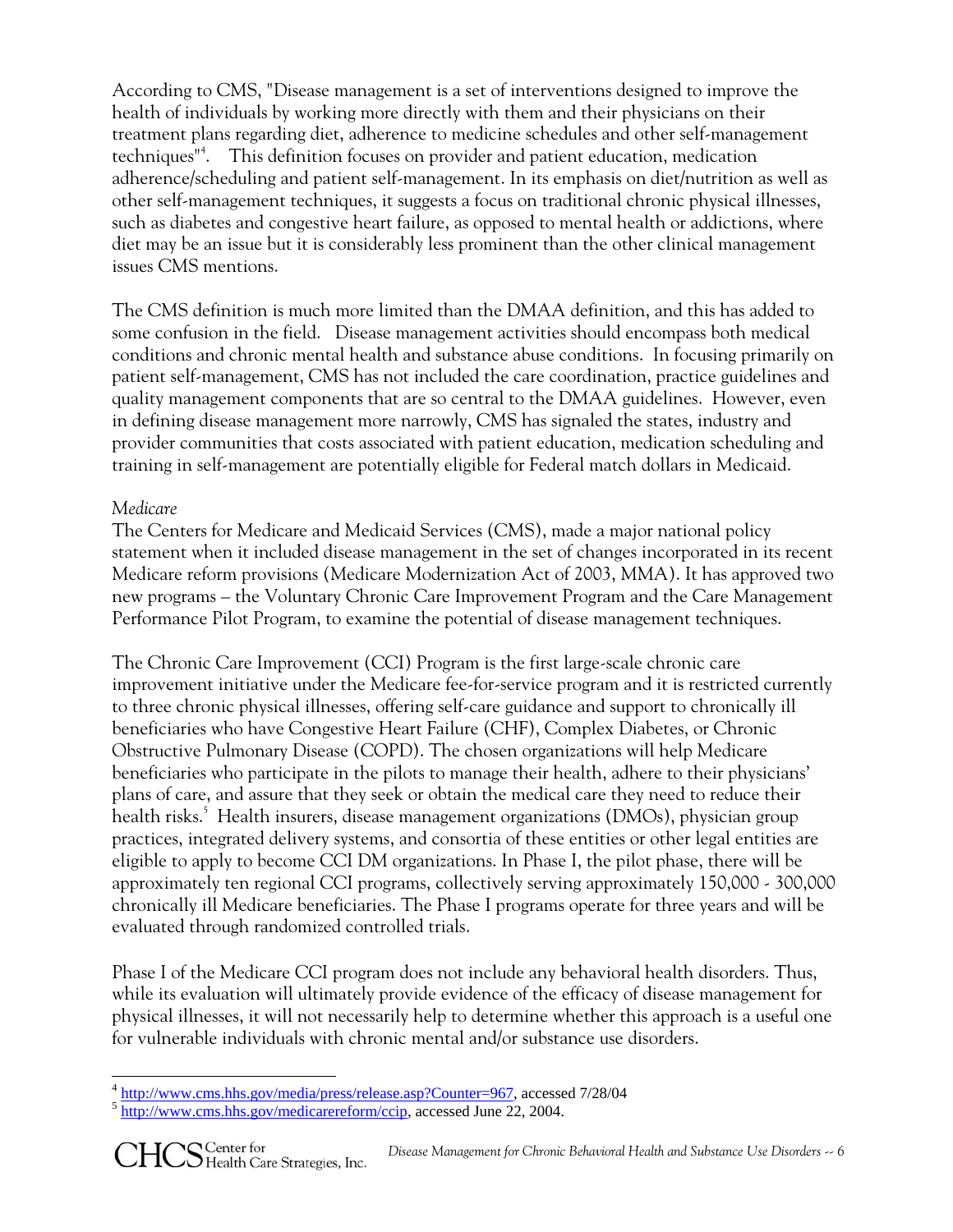#### *Medicaid*

CMS sent the States a letter in February 2004 about the Medicaid program, suggesting several disease management models States could adopt that CMS feels could qualify for Federal matching funds.

States were informed that DM is an initiative focused on nutrition, medication regimens and other patient "self-management" techniques in which the patients can be trained by providers or their staff. No mention was made of other specific tools of disease management, such as physician alerts, periodic patient-status reports, personalized feedback on self-care, registered nurse outreach, access to 24-hour call centers, or educational materials in many media and languages. Similarly no mention was made to the different types of providers of disease management programs, including health plans, managed behavioral health firms, pharmaceutical companies, pharmacy benefit management firms (PBMs), pharmacists themselves, or software or health care information and technology firms that may provide program components or simply care monitoring software. Finally, the CMS guidance to the states did not mention chronic mental illnesses or addictions, consumer/peer self-help groups or recovery management components, since the current model is one of physical health, not behavioral health.

States that are interested in developing Medicaid disease management programs acceptable to CMS can do so either under a new or existing Medicaid waiver or a State Plan Amendment. States can contract with a DMO that would manage the overall care of the beneficiary, paying the DMO a capped amount per capita, or they can establish a primary care case management program, working with primary care providers to deliver care to enrollees with chronic conditions. Individual providers (physicians, pharmacists or dieticians) are permitted to contract with States to provide disease management services. However, Medicaid managed care members who voluntarily join a DMO plan will be covered by the existing managed care "lockin" provisions, according to CMS.

#### **Disease Management vs. Case Management**

In the industry and in the many programs that are emerging, Disease Management initiatives share many characteristics with earlier case management programs. However, a prototypical disease management program that meets the DMAA definition uses evidence-based treatment guidelines and reliance on protocols and standards that have not typically been incorporated in the older case/care management programs traditionally sold by managed care companies and some payors.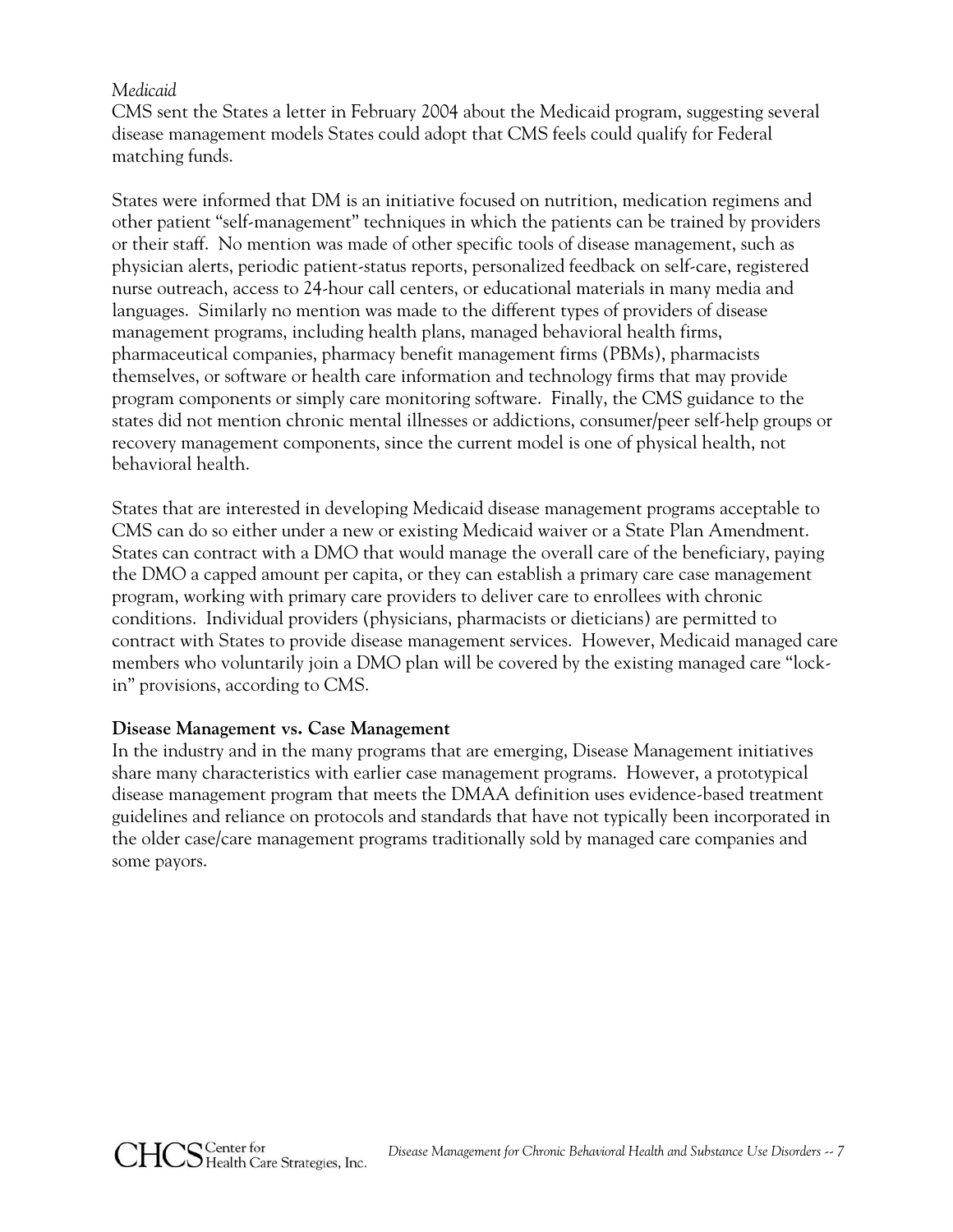In order for state purchasers to be sure what it is they are paying for, the table below summarizes the key distinctions between the two approaches as of this point in time (2004):

| Program Area                                             | Case/Care Management                                                                                                                   | <b>Disease Management</b>                                                                                                                                                                                |
|----------------------------------------------------------|----------------------------------------------------------------------------------------------------------------------------------------|----------------------------------------------------------------------------------------------------------------------------------------------------------------------------------------------------------|
| Patient Population                                       | Numerous individuals at<br>high risk for costly medical<br>events and adverse outcomes                                                 | Individuals diagnosed with a specific<br>disorder or set of disorders that<br>typically respond positively to<br>evidence-based treatment                                                                |
| Patient Education                                        | Individualized and somewhat<br>limited                                                                                                 | Curricula and materials standardized<br>for a specific disorder or target<br>population; Materials are generally<br>disseminated to all enrollees and<br>available through the internet.                 |
| Reliance on<br>Evidence-Based<br>Treatment<br>Guidelines | Limited and generally<br>restricted to "level of care"<br>or similar criteria                                                          | High                                                                                                                                                                                                     |
| Reliance on<br>Protocols and<br>Standardization          | Generally focused on<br>utilization management or<br>treatment planning                                                                | High                                                                                                                                                                                                     |
| Provider Education                                       | Not generally provided                                                                                                                 | Standardized curricula and materials<br>for a specific disorder shared with<br>providers and their patients                                                                                              |
| Outcomes                                                 | Limited, cost-based<br>"outcomes" measurement;<br>key objective is to reduce<br>adverse outcomes, manage<br>costs and generate savings | Management geared to specific<br>desired outcomes, less emphasis on<br>immediate cost reduction and more<br>on longer term care management<br>and quality improvement, as well as<br>longer term savings |
| Reporting and<br>Feedback Loop                           | Not a typical component                                                                                                                | Includes communication with<br>patients, providers and sometimes<br>purchasers and practice profiling<br>against accepted published protocols                                                            |

Unfortunately, from the purchaser's perspective, the distinction between the two approaches often blurs as vendors of these two types of services respond entrepreneurially to increasing market demand and to the scientific community's increasing knowledge of the more effective care processes. During the course of this study, we identified a number of vendors who asserted that their companies were providing disease management programs for chronic mental or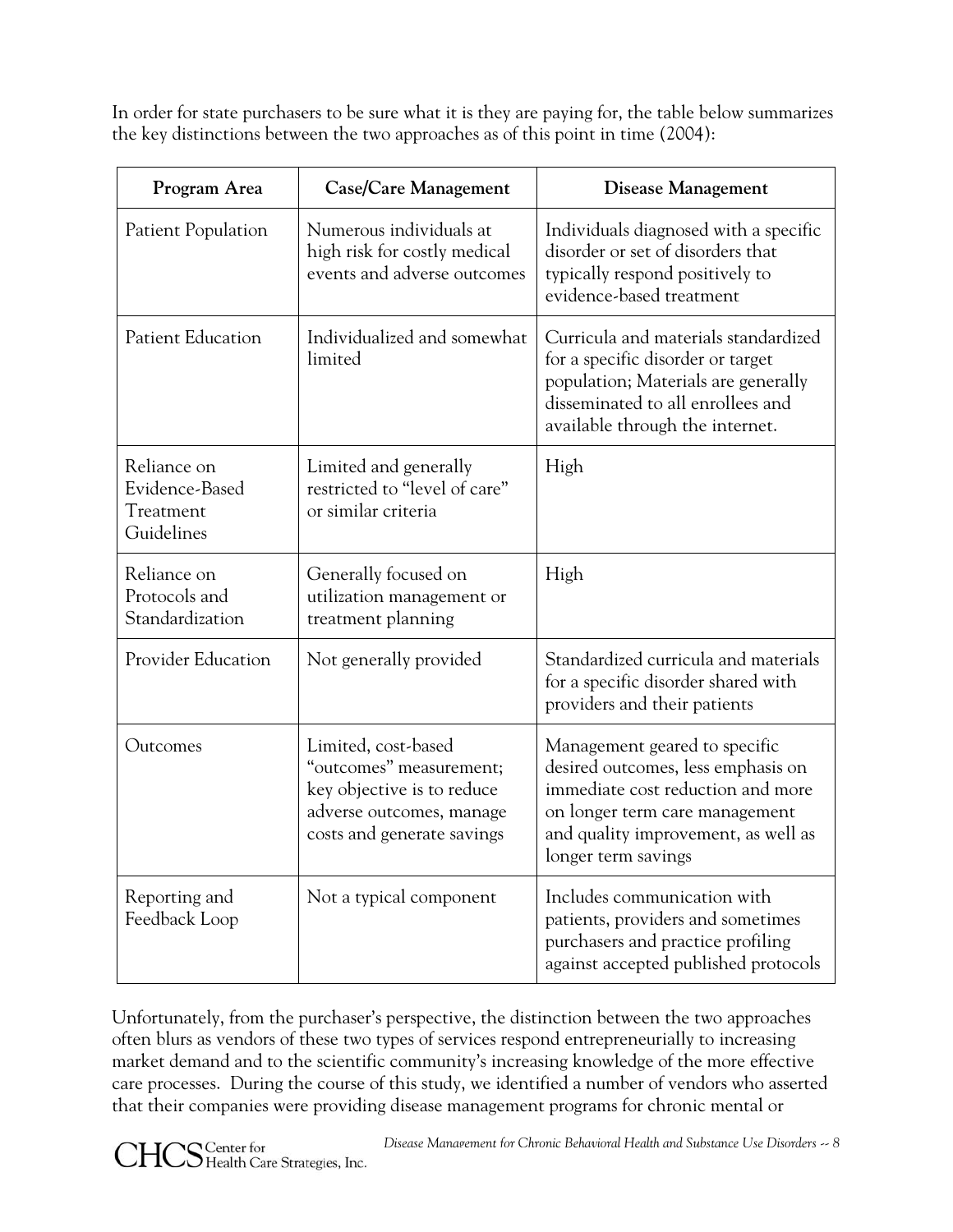physical disorders, when, in fact, they were providing case management services or they offered only a few components of disease management such as pharmacy management or provider management, both of which have been components of managed care programs in the past. Unbundling, repackaging and upward pricing of these older services as disease management services is a reality with which purchasers may have to contend. Purchasers need to be clear about precise models they want to purchase and careful to search out and properly qualify disease management programs.

# Disease Management: An Evolving Field

There has been a recent and rapid emergence of a variety of disease management organizations and "products." As with many emerging markets, the field is evolving and this is particularly true with disease management approaches to behavioral health care. There is no trademark on the term "disease management" and the many different types of vendors providing services under the rubric of disease management have developed a large variety of programs and services that they have chosen to call disease management programs.

Early efforts in disease management have frequently focused on depression $^5$  due to the scope of the problem and the expenditures on depression. One major component of most behavioral health Disease Management programs is the pharmacy benefit for the specific condition(s) being managed. As a result, these programs have captured the interest of public sector purchasers looking to improve the quality and breadth of pharmacy compliance and to manage rapidly rising pharmacy costs – especially medications for mental illnesses or addictions covered by Medicaid.

Not only is the DM "movement" still evolving, with numerous variations being offered by different types of vendors, even programs that do include all six of the DMAA components tend to differ substantially from one another in terms of the relative emphasis they place on any one of them for a particular purchaser, be it a health plan or a State Medicaid program. Nevertheless, the DMAA's definition, in conjunction with that of CMS, offers a useful starting point for a discussion of the issues.

## **Accreditation May Not Yet Be Reliable**

While the major accrediting organizations do have the capacity to accredit vendors of disease management programs, few mental or substance use disorder disease management programs exist as yet, much less have the seal of accreditation that many public entities seek to protect themselves and their vulnerable clientele. For example, on its Web site<sup>6</sup>, the Joint Commission on Accreditation of Healthcare Organizations lists many organizations accredited to provide what it calls "Disease-Specific Care," but virtually none of those organizations includes any behavioral conditions among the diseases for which they are certified. Similarly, NCQA offers disease management accreditation, and on its site<sup>7</sup> lists its accredited organizations and their programs; of the 29 organizations named, only two offer programs in behavioral health, and both are for depression only. URAC names 14 companies that have been accredited to offer disease management programs, but does not specify their program areas.

 <sup>6</sup> http://www.jcaho.org/dscc/dsc/dsc.htm, accessed 7/28/04

<sup>7</sup> www.ncqa.org/programs/accreditation/DM/dmaccredstatus.htm, accessed 7/28/04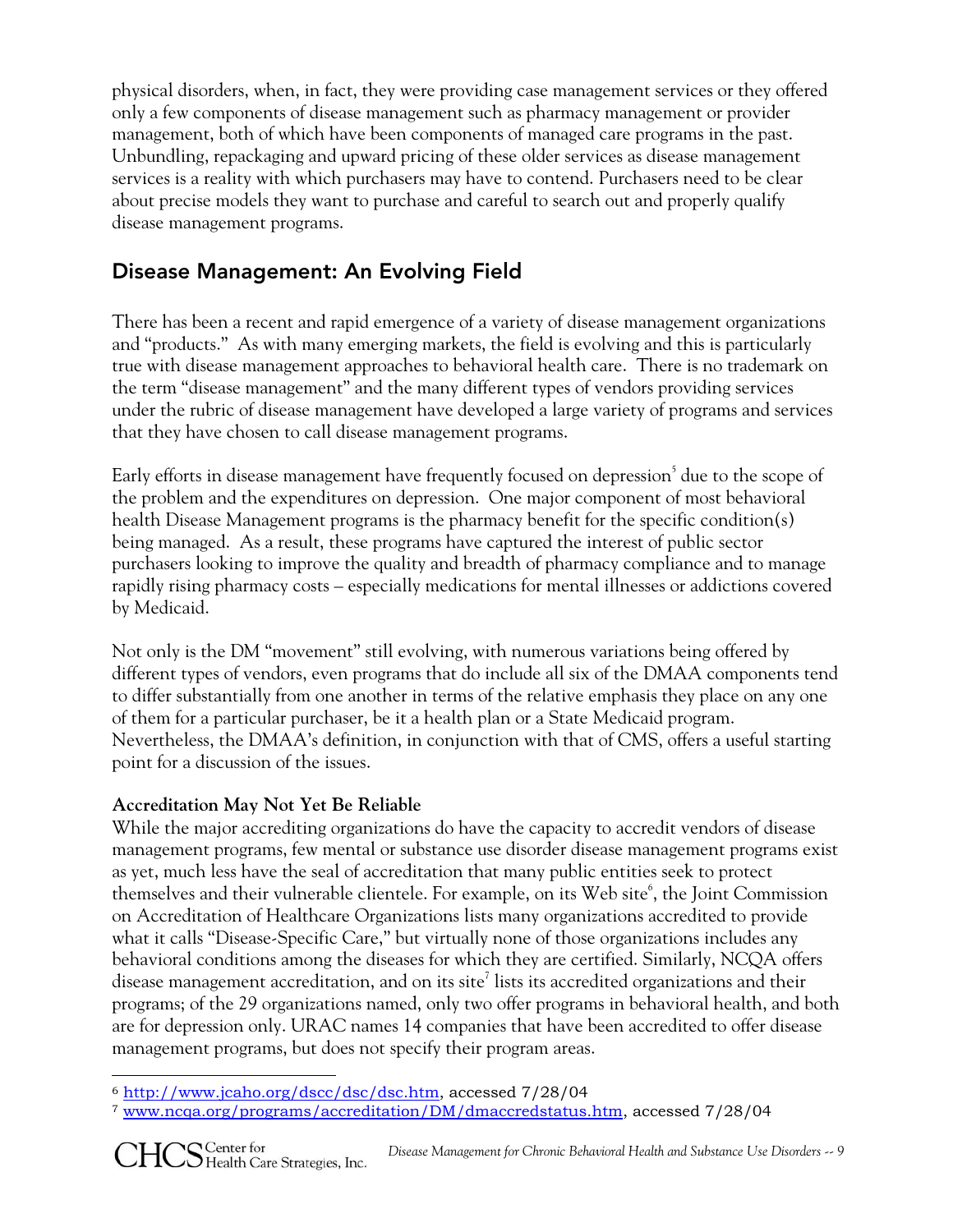In sum, disease management for chronic mental health or substance abuse conditions is a fluid and emerging area, in which new programs are being developed and aggressively marketed to states and other public purchasers, as in the early days of managed behavioral health. Most programs are small and not representative, nor have they been accredited or thoroughly externally evaluated; it is not clear who amongst evaluators knows enough about disease management to do so. This fact makes it more difficult for purchasers to properly assess what external DM vendors of all types have to offer in the area of disease management for chronic mental illnesses or addictions. If public purchasers, including States' Medicaid programs and/or CMS, want to use accreditation status as a key requirement for a chronic mental health or substance use disorder disease management program, they will have to communicate that fact jointly to NCQA, URAC, and JCAHO and see to it that the specific, public sector-relevant mental health and substance abuse criteria and accreditation teams are developed by these organizations as the current accreditation models are oriented towards behavioral health.

## **Relationship Between Disease Management and Evidence-Based Practices**

Mental health, Medicaid, and substance abuse purchasers, consumers and other stakeholders may notice that Disease Management as defined by the Disease Management Association of America shares many features with the widely-heralded Assertive Community Treatment (ACT) and the Texas Medication Algorithm Project (TMAP). These are two of the best documented and most widely applied "evidence-based" practices in mental health. It is therefore important to distinguish disease management as a concept or intervention from each of these programs.

## **Assertive Community Treatment (ACT)**

According to the Web site of the National Alliance for the Mentally Ill,

*ACT is a service-delivery model that provides comprehensive, locally based treatment to people with serious and persistent mental illnesses. Unlike other community-based programs, ACT is not a linkage or brokerage case-management program that connects individuals to mental health, housing, or rehabilitation agencies or services. Rather, it provides highly individualized services directly to consumers. ACT recipients receive the multidisciplinary, round-the-clock staffing of a psychiatric unit, but within the comfort of their own home and community.8*

ACT incorporates treatment (including psychopharmacology and other therapies), rehabilitation and a variety of support services provided by a multidisciplinary staff working as a team. However, it does not necessarily emphasize measurement of outcomes, a systematic feedback loop or patient education in self-management or medication/treatment scheduling; all of which are important components of Disease Management. ACT teams and services have generally been offered via the public sector rather than by commercial vendors. They have generally not been provided on a full or even partial risk basis for a full episode of care though perhaps there would be merit in this.

<sup>&</sup>lt;sup>8</sup> See http://www.nami.org/Template.cfm?Section=ACT-

TA\_Center&template=/ContentManagement/ContentDisplay.cfm&ContentID=8075, accessed June 22, 2004.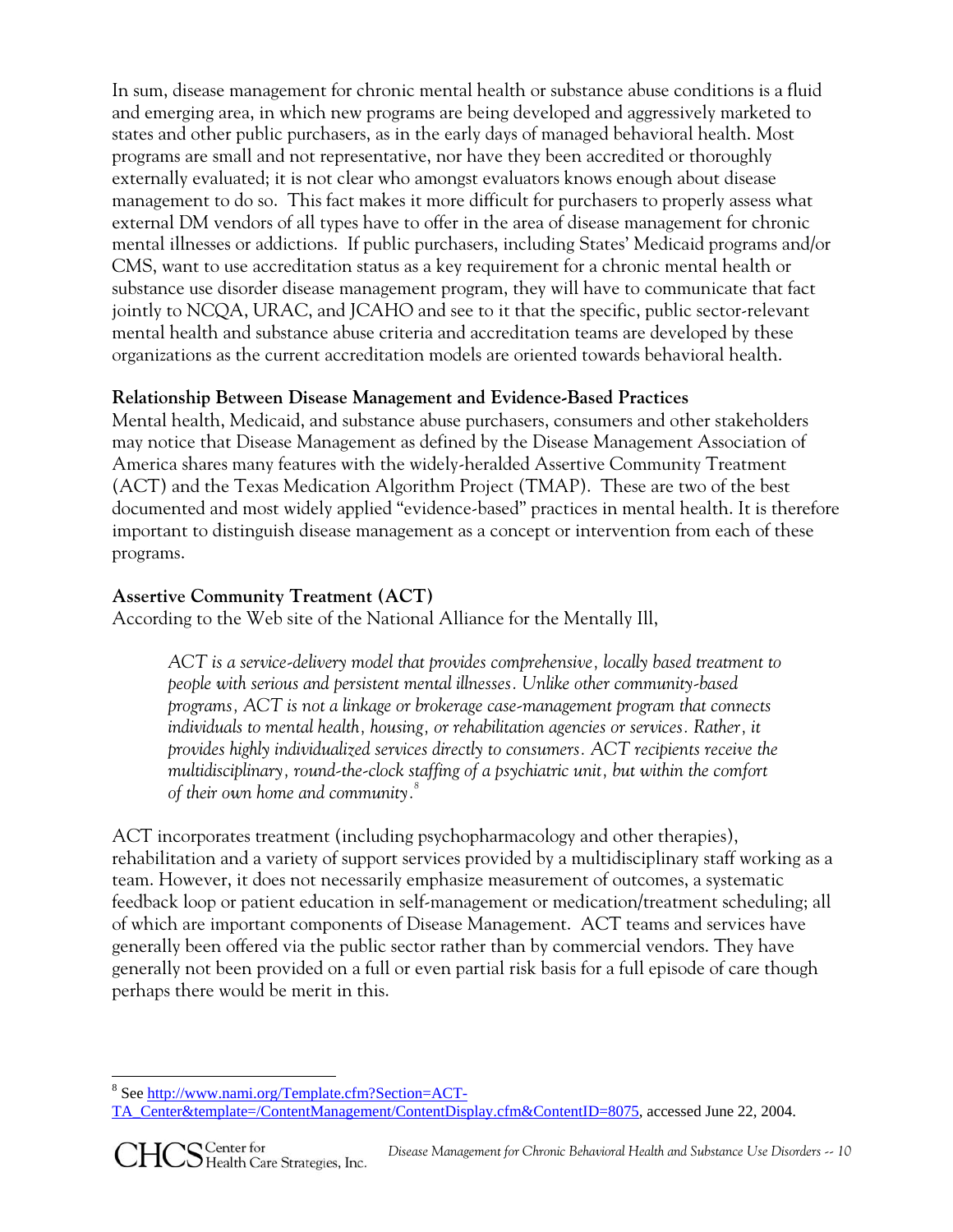## **Texas Medication Algorithm Project**

TMAP, begun in 1996, developed, implemented and evaluated not just a set of medication algorithms, but "an algorithm-driven treatment philosophy" for several major adult psychiatric disorders now being treated in the Texas public mental health system.. The TMAP emphasis is on adult disorders, not on children or adolescents and not on substance use disorders. TMAP's objective, using funding from the public and private sectors was to improve the quality of care for Texas' designated serious mental illnesses and to achieve the best possible patient outcomes for each dollar of resource expended.<sup>9</sup> It is medication-oriented. The TMAP treatment philosophy focuses on medication management protocols and practices and has been developed to date for schizophrenia, major depressive and bi-polar disorders. It incorporates: evidencebased, consensually-developed medication treatment algorithms; the clinical and technical support necessary to allow the clinician to implement the algorithms; patient and family education programs that allow the patient to be an active partner in care; and uniform documentation of care provided and resulting patient outcomes.

Thus, TMAP (and its implementation name TIMA) indeed incorporate many elements of what a commercial vendor might call a disease management program, although it addresses primarily medication compliance and has not been implemented on a capitated basis. While it did not originally include an explicit feedback loop, the fact that it represents active care collaboration between the public sector and an academic institution, and that it was developed in four phases, strongly point to its new effort to guide practice modifications during the care process. In TMAP itself, however, the focus is on appropriate psychopharmacology; it does not yet incorporate all other tested non-medication therapies, even for the indicated diagnoses and/or supportive rehabilitative services, as a full scale disease management program might do. Instead, it has been implemented by Texas and other states/local governments as a public sector practice improvement initiative for one or more specific adult chronic mental illness diagnoses. It has a particular focus on improving physician prescribing practices and patient/client compliance, thus presumably enhancing the quality and effectiveness of services provided to patients.

#### **Other Evidence Based Practices**

SAMHSA's rapidly developing National Registry of Effective Prevention and Treatment (NREP) programs in substance abuse and mental health, as well as CSAT's Treatment Improvement Protocols (TIP's) series in substance abuse, are sources of information for evidence-based programs and practices in chronic mental illness or addictions, similar to but broader than what TMAP currently provides. As yet, they are untapped by commercial disease management vendors who often are the first to serve public payors.

Although most disease management programs incorporate patient/consumer education and selfmanagement components, they have not been managed or operated by consumers themselves as peer-run mental illness or addiction support services are sometimes managed. However DM programs could use consumer-operated services as one important and cost-effective component of care.<sup>10</sup>

<sup>&</sup>lt;sup>9</sup> http://www.mhmr.state.tx.us/centraloffice/medicaldirector/TMAPover.html. accessed June 22, 2004.

<sup>&</sup>lt;sup>10</sup> J.E.Miller, "Disease Management Programs: A New Approach in State Medicaid Cost Containment Policy," NAMI Policy Research Institute, December 2003.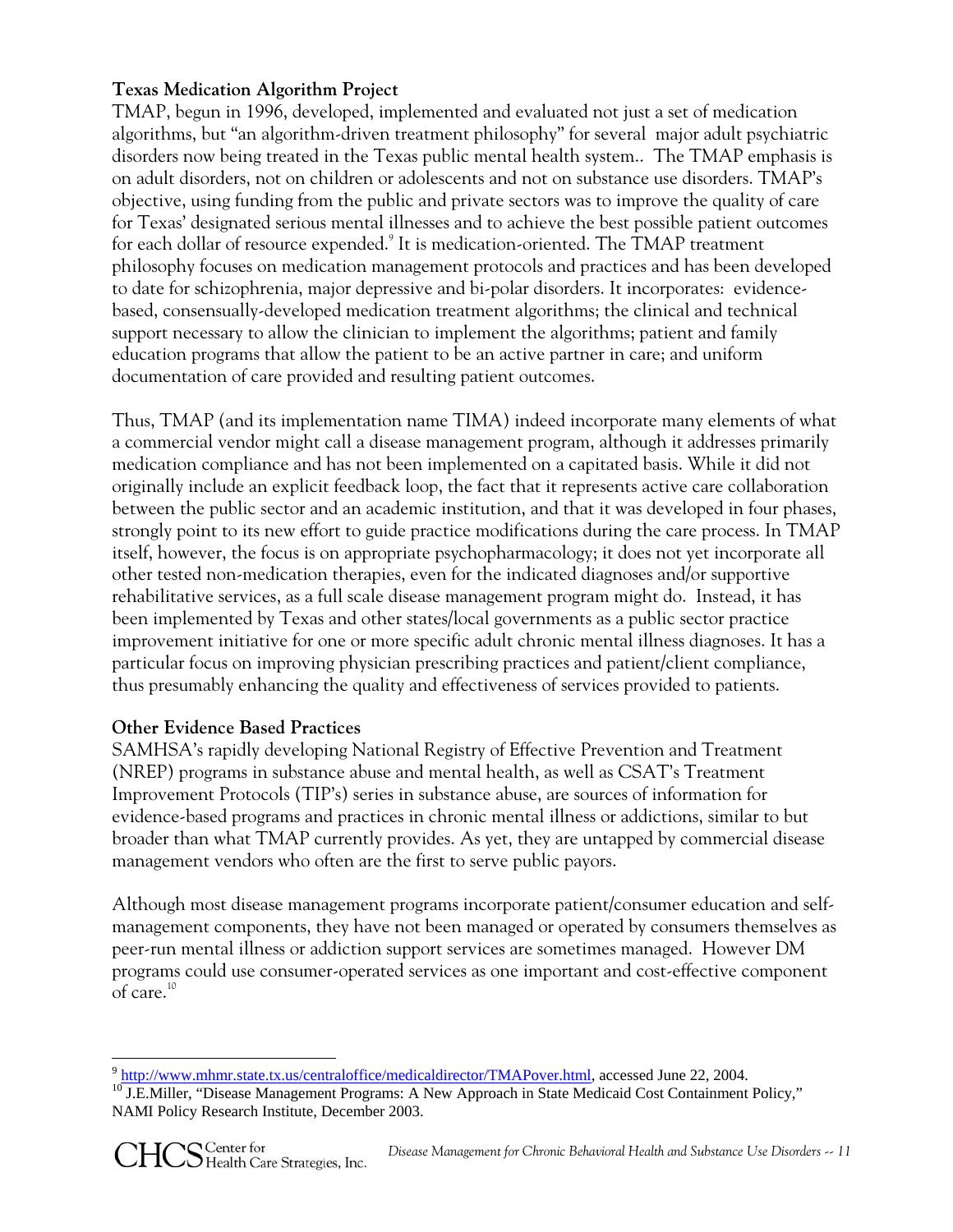## The Rationale for Disease Management

Several trends in the contemporary American health care marketplace are converging and this suggests that there is value in disease management approaches for chronic conditions including mental illnesses and substance use disorders:

- Health care costs per patient are especially high for individuals with chronic disease(s); including mental and substance use disorders, whether clients receive their care through the public or the private sectors. The overall number of persons with chronic conditions is growing rapidly in the U.S as the population ages, and the total costs of chronic disease, including or complicated by behavioral conditions, are a significant proportion of total health care costs;
- There is a significant gap between the existence of well documented "evidence-based practices" that improve outcomes for individuals with mental and substance use disorders and the actual deployment of these practices in the field; and
- For individuals with chronic physical ailments, and even more so for those with primary or secondary chronic mental health or substance abuse/dependence disorders, high quality care requires extensive coordination among a variety of funding sources and providers, not all of them traditional medical providers, and in some cases across delivery system sectors and payors. This approach is intrinsic to a comprehensive disease management program.

## **Continuing Care and High Costs**

One expert says, "Caring for chronic illness usually features uninformed and passive patients interacting with an unprepared practice team."<sup>11</sup> A result of this phenomenon is that, in the words of Berk and Monheit, we have had "a remarkable stability in the spending distribution over the past decade [from 1987 to 1996], despite dramatic changes in health care delivery and continuing technological change."12 Thus, in 1987 the most expensive one percent of the population accounted for 28 percent of all health care payments, while in 1996 they still accounted for 27 percent. In both years the top five percent of the population in terms of expenditures accounted for more than half of all payments while the top ten percent accounted for more than two-thirds.

These expenditure proportions hold true not only for the population as a whole, but also for individuals under age 65 who have employment-related health insurance and are enrolled in managed care of any kind,<sup>13</sup> and, as documented by Lieberman *et al.*, for Medicare beneficiaries as well. The latter authors found that between 1995 and 1999 "the most costly 5 percent of beneficiaries in each year accounted for 47 percent of total Medicare spending," and the most costly ten percent accounted for 66 percent.<sup>14</sup> In describing the "high spenders," they note that almost 90 percent of those in the top five percent had at least one of the seven chronic

 <sup>11</sup> Thomas Bodenheimer, M.D., quoted in M. Sipkoff, "Health Plans Begin to Address Chronic Care Management," *Managed Care*, December 2003.<br><sup>12</sup> M. Berk and A. Monheit, "The Concentration of Health Care Expenditures, Revisited," *Health Affairs*, 20:2,

March/April 2001, p. 10.<br><sup>13</sup> Ibid., p. 14.

<sup>&</sup>lt;sup>14</sup> S. Lieberman, J. Lee, T. Anderson and D. Crippen, "Reducing the Growth of Medicare Spending: Geographic Versus Patient-Based Strategies," *Health Affairs*, Web Exclusive, 10 December 2003, pp. 604-605.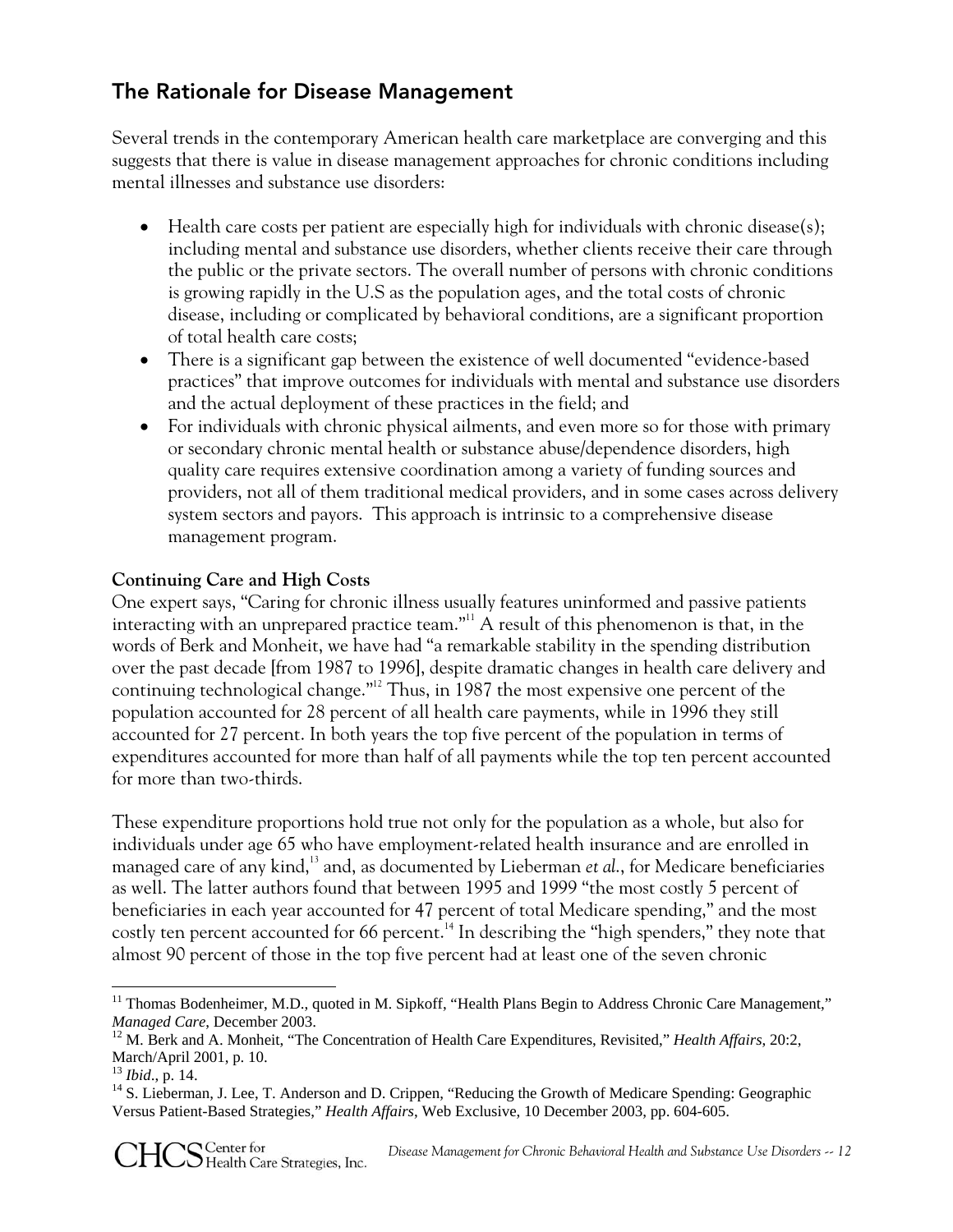conditions they analyzed (which, however, did not include any mental or substance use disorders). The National Center for Chronic Disease Prevention and Health Promotion reports that, "The medical care costs of people with chronic diseases account for more than 75% of the nation's \$1.4 trillion medical care costs."15

This incidence of chronic diseases is not only high but rising as the U.S. population ages and lifespan increases. According to the Institute of Medicine's 2001 report, *Crossing the Quality Chasm*, "Chronic conditions, defined as illnesses that last longer than 3 months and are not selflimiting, are now the leading cause of illness, disability, and death in this country..."<sup>16</sup> Moreover, "about 44 percent of those with a chronic illness have more than one such condition.. ."17 Further, the IOM cites the increase in chronic conditions and lack of attention to those conditions despite their increasing prevalence as one of the four underlying reasons for inadequate quality of care in the U.S.

## **The Gap Between the Existence and Use of Evidence-Based Practices**

There is also wide agreement in the field of health care quality that, "current methods of organizing and delivering care are unable to meet the expectations of patients and their families because the science and technologies involved in health care … have advanced more rapidly than our ability to deliver them safely, effectively, and efficiently." <sup>18</sup>

Citing numerous articles that discuss care for hypertension, depression, diabetes and asthma, Wagner *et al*. indicate that "fewer than half of U.S. patients with [these ailments] are receiving appropriate treatment."19

In behavioral health care specifically, the report of The President's New Freedom Commission on Mental Health,<sup>20</sup> published in 2003, expressed considerable agreement with the similarly critical Surgeon General's Report on Mental Health, published four years earlier: $^{\scriptscriptstyle 21}$ 

From the Surgeon General's Report: "State-of-the-art treatments, carefully refined through years of research, are not being translated into community settings."<sup>22</sup>

Similarly, from the New Freedom Commission report: "... new effective practices are not being used to benefit countless people with mental illnesses."<sup>23</sup>

<sup>&</sup>lt;sup>15</sup> http://www.cdc.gov/nccdphp/overview.htm, accessed June 22, 2004.

<sup>&</sup>lt;sup>16</sup> Institute of Medicine, Committee on Quality of Health Care in America, *Crossing the Quality Chasm: A New Health System for the*  $21^{st}$  *Century.* Washington, D.C.: National Academy Press, 2001, p. 27.

<sup>&</sup>lt;sup>17</sup> Ibid.<br><sup>18</sup> See Institute of Medicine, Committee on Quality of Health Care in America, *Crossing the Quality Chasm: A New Health System for the 21st Century*. Washington, D.C.: National Academy Press, 2001, p. 25 and http://www.rwjf.org/publications/publicationsPdfs/Chronic\_Care\_in\_America.pdf, accessed June 22, 2004.

<sup>&</sup>lt;sup>19</sup> E.H. Wagner, B. Austin, C. Davis, M. Hindmarsh, J. Schaefer and A. Bonomi, "Improving Chronic Illness Care:<br>Translating Evidence into Action," *Health Affairs*, 20:6, November/December 2001, p. 64.

<sup>&</sup>lt;sup>20</sup> New Freedom Commission on Mental Health, *Achieving the Promise: Transforming Mental Health Care in America. Final Report*. DHHS Pub. No. SMA-03-3832. Rockville, MD: 2003.<br><sup>21</sup> U.S. Department of Health and Human Services, *Mental Health: A Report of the Surgeon General*, Rockville,

MD: USDHHS, SAMHSA, CMHS, NIH, NIMH, 1999. <sup>22</sup> *Ibid*., p. 455.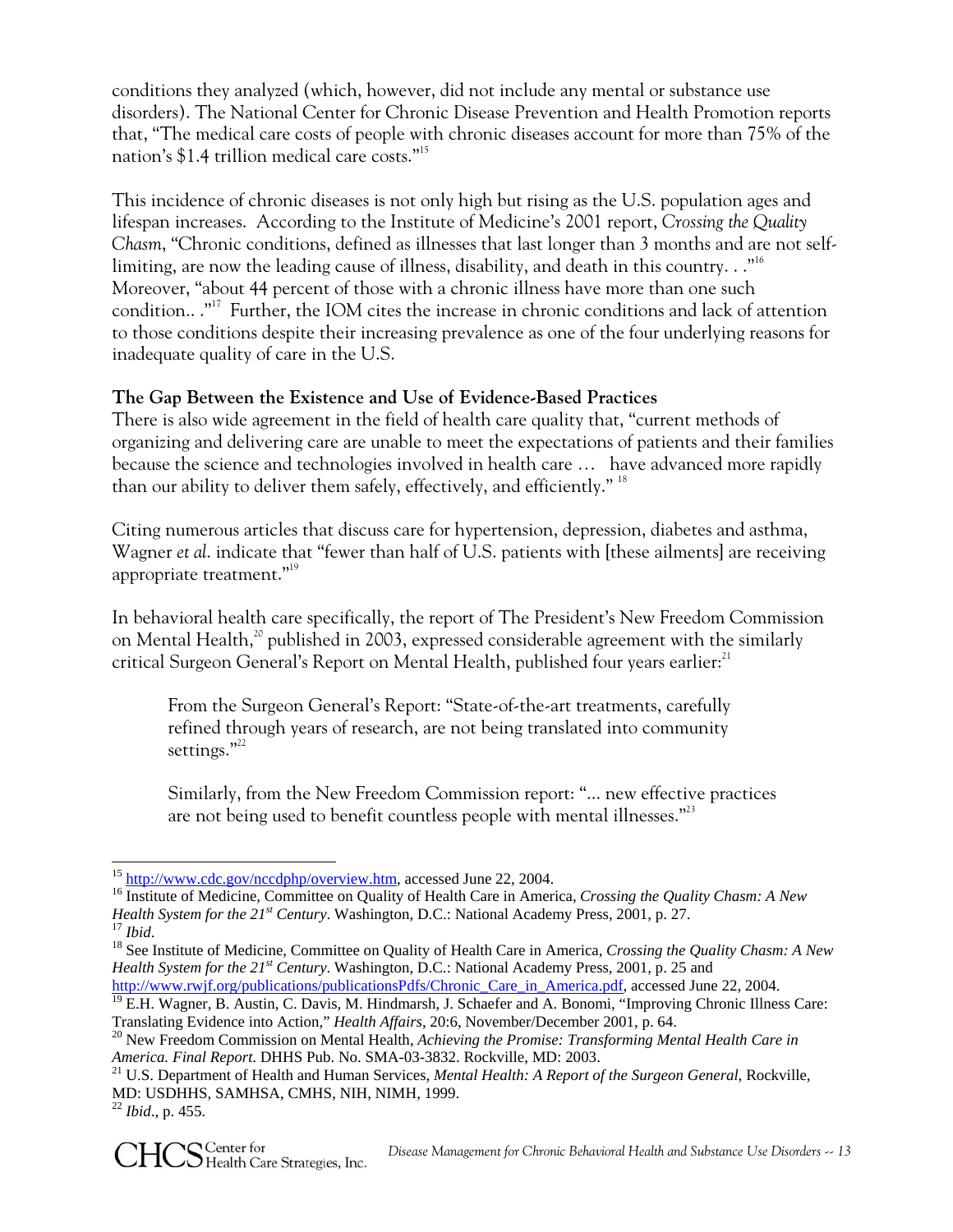Effective disease management initiatives offer the potential of implementing new, well-tested and promising mental health and substance dependence treatment methodologies, ensuring medications are deployed appropriately by providers and clients and that ineffective treatments are diminished or avoided altogether. With its focus on specific conditions using specific treatment protocols and measures, disease management includes what these national panels advocate: use of evidence-based practices, patient involvement, as well as measurement, evaluation and management of both processes and outcomes through continuous feedback.

## **The Need for Coordination to Provide Appropriate Health Care for Chronic Conditions**

Disease management often involves coordinating complex care and multiple providers as well. For individuals with chronic mental and substance use disorders, even more than for those with chronic physical disorders, high quality care truly requires that the interventions of numerous providers and numerous sectors and funders in the community be coordinated on behalf of each person, whether funding is blended or braided. Yet a lack of coordination of services, defined as a "poorly organized delivery system," is identified as another of the four underlying reasons for inadequate quality of care in the Institute of Medicine's monograph, *Crossing the Quality Chasm*. The President's New Freedom Commission highlighted this point with regard to the mental health system by noting that, "… understandably, consumers often feel overwhelmed and bewildered when they must access and integrate mental health care, support services, and disability benefits across multiple, disconnected programs that span Federal, State, and local agencies, as well as the private sector."<sup>24</sup> The same is true of persons with addictive disorders, who, if anything, also encounter the additional stigma of being associated with illegal behaviors.

In sum—from the perspective of cost, treatment effectiveness, quality improvement and the coordination of care—disease management approaches, if properly designed, and developed with sufficiently comprehensive, culturally appropriate and independently evaluated components appear to offer significant promise to public and private behavioral health purchasers.

## Effectiveness of Disease Management

Despite the promise and the evident logic, purchasers should understand that the effectiveness of disease management in behavioral health and physical health, either clinically or fiscally, has yet not been fully established, even though the U.S. has come to recognize that the improvement of chronic care is now absolutely critical to our health care system. The CBO recently prepared an analysis (2004) that found insufficient evidence to conclude that disease management programs can generally reduce overall health spending, although they did note that such programs may have value even if they do not reduce  $costs^{25}$ .

<sup>23</sup> *Achieving the Promise,* p. 68. 24 *Ibid*, p. 27.

<sup>25</sup> Congressional Budget Office "An Analysis of the Literature on Disease Management Programs" October 13, 2004.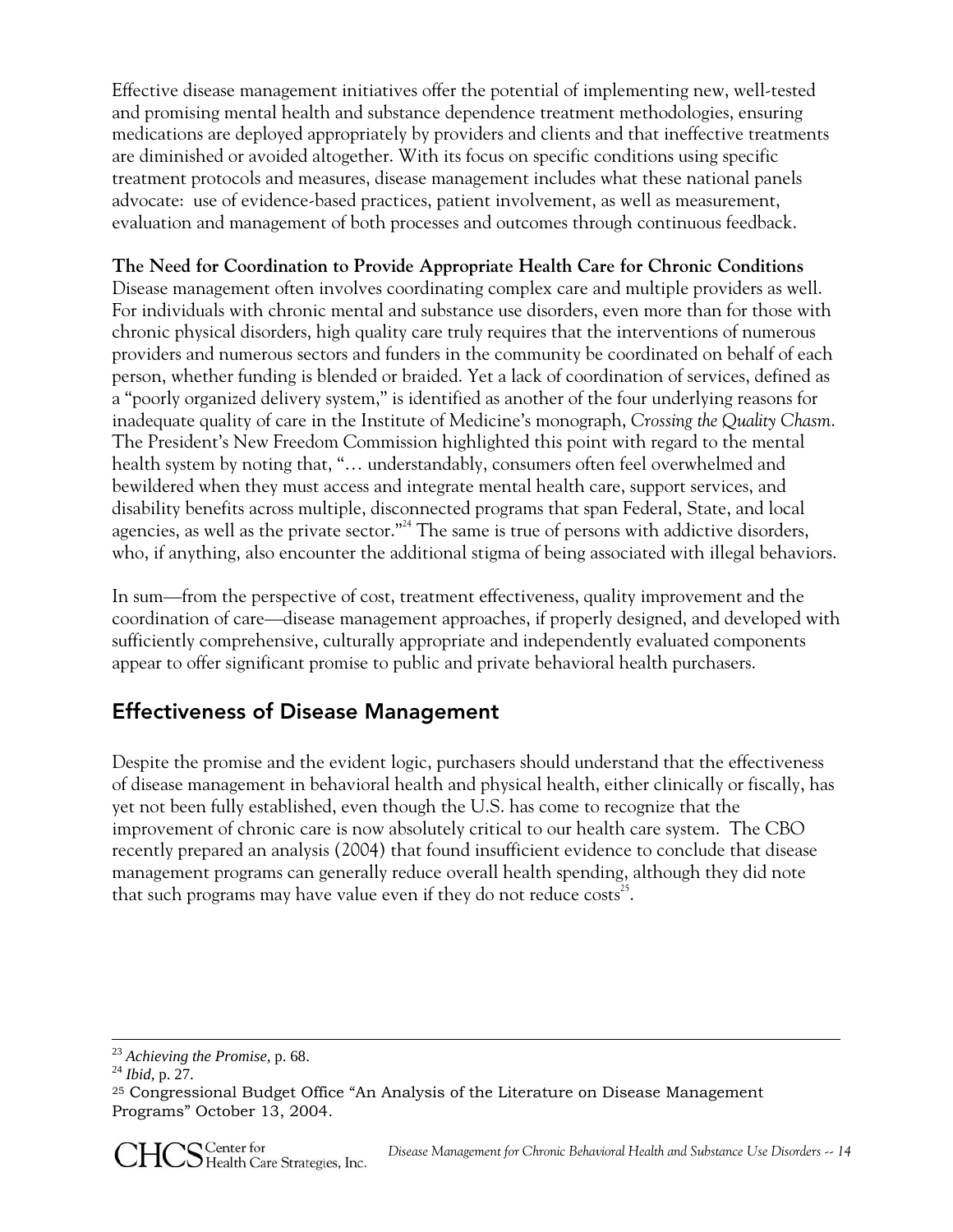Wagner *et al.* observe that,

"Regardless of age at onset, whether their etiology is known or whether their manifestations are primarily physical or psychosocial, essentially all chronic conditions present a common set of challenges to the sufferers and their families.  $...$ <sup>26</sup>

They emphasize that "the typical acute problem-oriented visit is a barrier" to the care that these chronically ill individuals actually need.

The Robert Wood Johnson Foundation has supported development of the Chronic Care Model (CCM), with the goal of improving the care of patients with chronic illnesses. The CCM, although not defined as DM *per se*, is based on clinical experience and medical evidence, and incorporates all of the elements of disease management as defined here, with a particular emphasis on patient education and support. However, in a February 2004 article evaluating an effort to implement the CCM, Cretin *et al.* note that, "Despite its evidence-based origins and intuitive appeal, the CCM has not been evaluated in controlled studies. . . . CCM is attractive and plausible, but its effectiveness has not been adequately tested."<sup>27</sup>

In fact, Lieberman *et al.* note that their "ongoing survey of the peer-reviewed literature suggests, at best, weak empirical evidence for long-term [Medicare] savings resulting from existing disease management programs."<sup>28</sup> While one does not know whether the models or their implementation is at fault, the skepticism they express regarding likely savings in Medicare may be equally appropriate for other public programs and payors/purchasers. In particular, they note that, "Interventions developed for workers and their families in employer-sponsored insurance could be inappropriate or infeasible for elderly or disabled Medicare beneficiaries, especially given the prevalence of dementia and multiple chronic conditions."29

In a paper published in May 2002 by the National Health Care Purchasing Institute, Mechanic cited several disease management programs that have shown promising results, but then suggested that, "Despite DM's promise, the evidence that such programs can yield positive ROI [return on investment] is still quite limited. To be successful, DM programs must overcome physician resistance, poor patient compliance, fragmented medical information, and poor communication systems."<sup>30</sup> In addition, we would argue that savings estimates provided to state and other public purchasers and legislators are often inflated or without any foundation in science.

<sup>&</sup>lt;sup>26</sup> Wagner *et al., op. cit.*, p. 65.<br><sup>27</sup> S. Cretin, S. Shortell and E. Keeler, "An Evaluation of Collaborative Interventions to Improve Chronic Illness Care: Framework and Study Design," *Evaluation Review*, 28:1, February 2004, p. 30.<br><sup>28</sup> S. Lieberman *et al., op. cit.*, p. 607.<br><sup>29</sup> *Ibid.* 

<sup>&</sup>lt;sup>30</sup> R.E. Mechanic, "Disease Management: A Promising Approach for Health Care Purchasers," Executive Brief, May 2002. http://www.academyhealth.org/nhcpi/mechanic.pdf, accessed 7/28/04.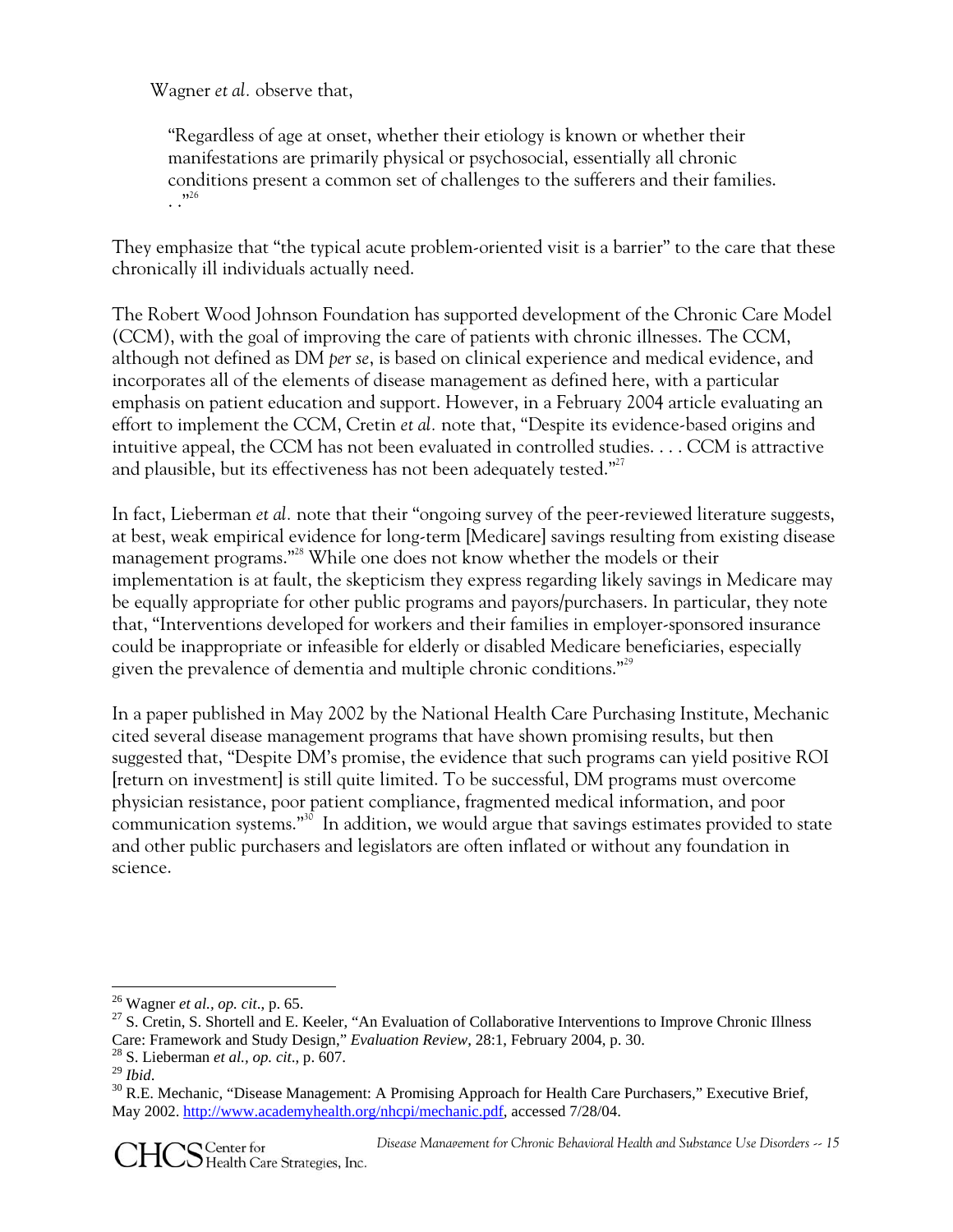The results of disease management programs show that initiatives vary in focus, components and outcomes, especially in the public sector. The jury is still out on overall effectiveness, clinically and fiscally. Rigorous and valid independent evaluations of public sector (or private sector) disease management programs are difficult to find and hard to do. This is in part due to issues such as enrollment "churn" in public managed care populations, as well as due to missing clinical data for Medicaid and SCHIP and/or the lack of enrollment (or denominators) for other public sector populations.

Three successive evaluations concluded that the Florida Medicaid disease management initiatives that began in 2001, which did not include mental health or substance use disorders, had not met the State's cost savings or health outcomes expectations. These demonstrations programs have been allowed to expire. Other States' analyses or vendor-sponsored studies are underway in many places. Some of these evaluations may meet scientific criteria for external evaluations; others may not, sometimes because they are provided by entities that could have conflicts of interest. More comprehensive evaluations are needed.

## Disease Management in State Medicaid and Other Public Sector Program

In this section, we briefly review a number of emerging Medicaid disease management programs or pilots that have some relevance for behavioral health services. These pilots have not yet included substance use disorders, although several states and other purchasers say that they are developing such programs. In addition, as the current DM programs for serious mental illness (SMI) are small, diverse and proliferating rapidly, only some of the more prominent efforts are explored here.

As explained above, in February 2004 the Centers for Medicare and Medicaid Services (CMS) sent a letter to State Medicaid officials in which it "urged States to adopt programs to help those with chronic illnesses better manage their diseases."31 It is no surprise that a number of States, beset with budget shortfalls and deficits and significant Medicaid cost increases, welcomed this as an opportunity to control costs and simultaneously improve quality of care. Most, however, have not yet focused on chronic mental disorders, other than depression secondary to chronic physical disease, or on cooccurring or primary chronic substance use.

The National Conference of State Legislatures reported that, as of April 2004, 24 States had passed legislation specifically addressing disease management, and "at least 9 other States . . . have some type of disease management program not established through legislation."32 The vast majority of these programs are targeted at specific physical illnesses, primarily asthma, diabetes, hypertension and congestive heart failure. However, two States, Illinois and Texas, passed legislation in 2004 requiring establishment of

<sup>&</sup>lt;sup>31</sup> http://www.cms.hhs.gov/media/press/release.asp?Counter=967

<sup>32</sup>http://www.ncsl.org/programs/health/diseasemgt.htm, accessed 7/28/04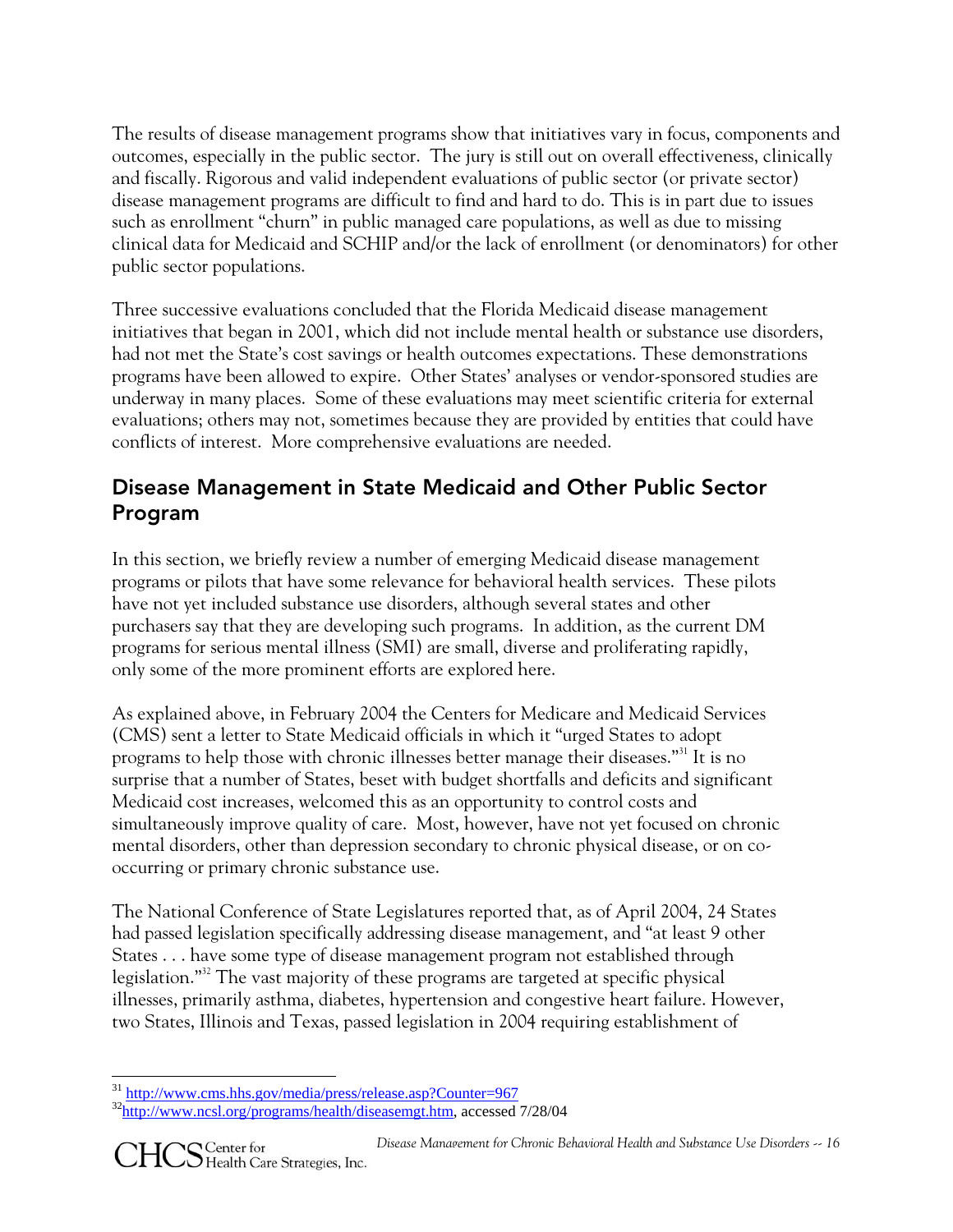disease management programs for serious mental health conditions. The growth of these small initiatives is rapid.

This paper is an attempt to assist purchasers to understand behavioral health disease management efforts because we believe that State Medicaid, mental health and substance abuse and pharmacy management agencies as purchasers will increasingly turn to disease management approaches, whether home-grown or obtained from a vendor. Managed behavioral health care organizations (MBHO's), health plans, pharmacy disease management companies, pharmacists and providers will increasingly offer comprehensive DM approaches for specific chronic mental disorders and substance dependence as an explicit part of their menu of services and products. Many of these organizations began to discuss such initiatives several years ago. In fact, some MBHO's now active in the public sector say that they are currently transforming themselves into what they call disease management organizations.

Unfortunately, particularly from the perspective of Medicaid behavioral health, most of the typical vendor offerings still focus solely on routine depression or on depression secondary to chronic physical disorders, rather than major depressive disorder with psychotic features or other more serious syndromes and addiction. In addition, most MBHO's, health plans, pharmacy disease management companies, PBMs and providers have not spent time thinking about substance use disorders, despite the availability of evidence-based practices and links to these and so many other conditions.

## Brief State Case Studies

Selected Disease Management programs are outlined below from Missouri, Colorado, Texas, Florida, Massachusetts and other states.

#### *Missouri*

The Missouri Department of Social Services, Division of Medical Services and the Department of Mental Health have implemented or are planning to implement two different Disease Management initiatives. The Missouri Disease Management Program of the Division of Medical Services was initiated in November of 2002 and focuses on four disease states in the Medicaid fee-for-service population. These include: asthma, depression, diabetes and heart failure. The program is run by Heritage Information Systems, Inc. of Richmond, VA, a health care technology company specializing in disease management and pharmacy cost containment. No other behavioral health diagnoses are included. The program identifies individuals with these four disorders who are at high risk for adverse outcomes and asks them to enroll with physician and pharmacist teams for their care related to the specific condition. These teams are authorized to provide up to four additional primary care and educational visits for the patients that focus on illness education and lifestyle issues that can contribute to the management of their condition. Patients are free to continue to use their existing primary care physicians and pharmacists for other conditions. Patient-specific information is distributed to the providers on a regular basis for use during visits. Training is required of all provider team members.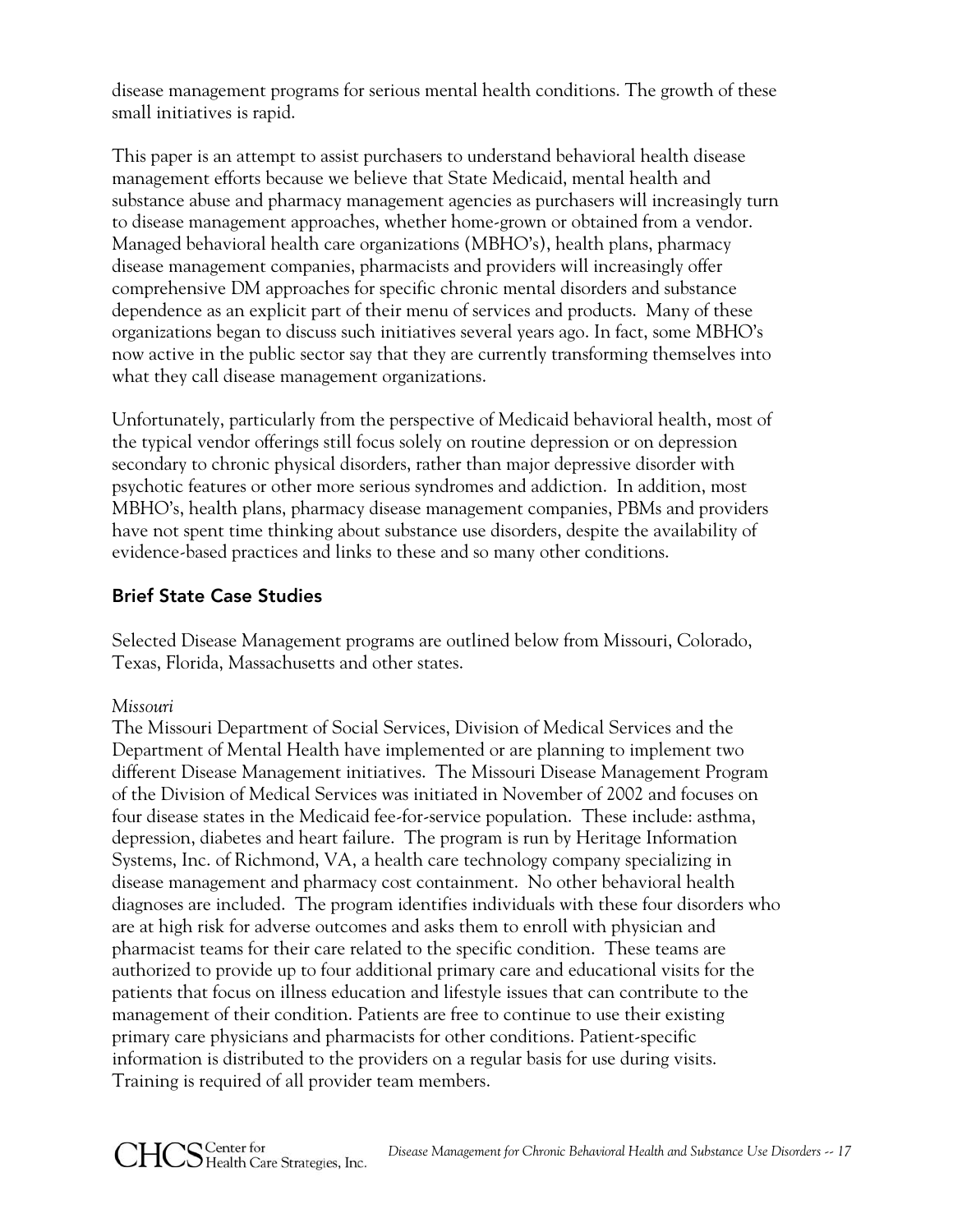The Department of Mental Health is also implementing a more specialized behavioral health disease management effort for providers of services to disabled individuals on Medicaid. This latter effort will be focused on providers for high cost individuals with schizophrenia, beginning late Fall 2004. This effort builds on the on-and-a-half year-old behavioral pharmacy management initiative implemented by the Missouri Department Mental Health in collaboration with Comprehensive Neuroscience Inc. (CNS) with funding from several of the major pharmaceutical companies. That pharmacy benefit management effort targeted "outlier" prescribers, intervening with them through targeted provider correspondence based upon an analysis of provider claims. More than 3,000 letters are being mailed each month to physicians to notify them of prescribing patterns that do not meet consensus standards. These standards include analysis of "non-guideline" practices such as multiple prescribers, duplicate prescriptions, possible excess dosing, multiple prescriptions for contraindicated drugs, etc. According to Missouri administrators, the program has helped to contain pharmaceutical cost growth and improved prescribing quality by reducing duplicate prescribing. It will be independently evaluated by SAMHSA.

The newest Disease Management effort that Comprehensive Neuroscience will implement for Missouri takes a similar approach to claims and utilization analysis for the fee-for-service Medicaid population. This includes individuals who are excluded from managed care such as the disabled, youth in state custody, those in more rural areas, elderly, etc. Instead of focusing on outlier provider prescribers, however, the effort will identify outlier (high cost) consumers with schizophrenia and analyze their service claims to identify opportunities for improvement. Out of a total of 550,000 Medicaideligible FFS individuals, 19,000 (3.5%) had a diagnosis of schizophrenia. The claims' costs for these individuals were ranked and the 2000 schizophrenic individuals with the highest costs had an average cost of approximately \$50,000 per year. The lowest cost 12,000 individuals had an average cost of \$4, 500 for the same period. (However, these per capita costs did not include the state hospital or housing costs.)

For these identified 2,000 high cost consumers, a monthly report card will be prepared and provided to each of the physicians or providers (CMHCs) on record. The report will include all pharmacy, ER visits, inpatient hospital visits and the last outpatient visit. Each record will include diagnosis, dates of service and provider. In this way, providers will be better able to understand the full range of services that the individuals they serve are receiving. Based upon these claims, CNS will also provide an analysis of costs and service use that provides a prediction of future costs for the individuals. The factors in this analysis include items such as the number of medications received, number of people seen, age, race, etc. CNS estimates that this analysis will correctly identify 67% of the high cost individuals for the next six months. It is hoped that this early identification of individuals will help providers focus on prevention and early intervention efforts for them and their other patients. To assist with this project, the state of Missouri has hired an Advance Practice Primary Care Nurse to provide administrative case management services among primary care providers, psychiatrists and case managers. As needed, Missouri officials may expand this state care coordination staffing.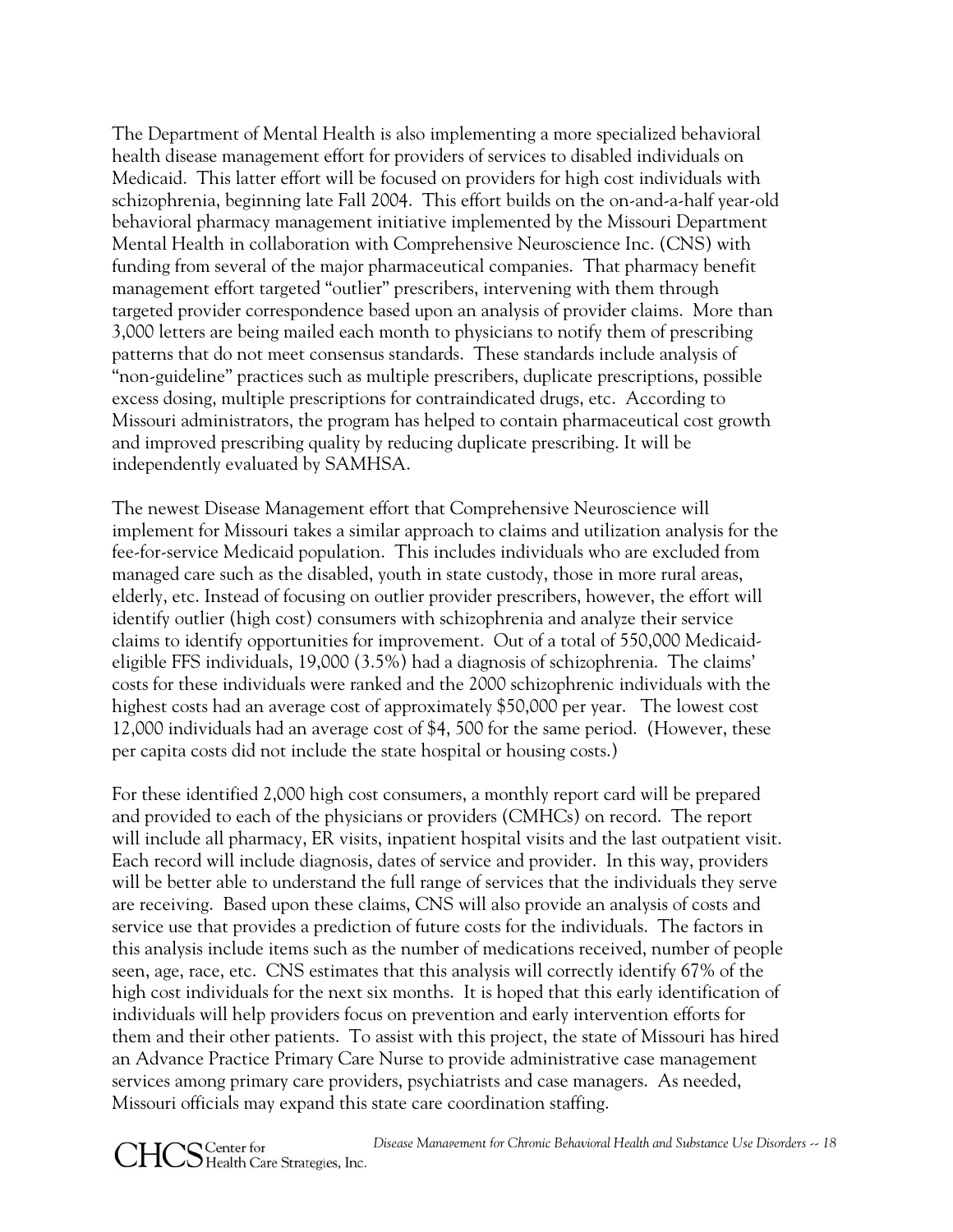While the program has not yet been implemented, it builds on the established pharmacy management effort and could be an interesting approach to disease management. By providing critical service information to current providers, CNS and the Department of Mental Health hope to offer their providers the clinical information needed to most effectively care for their most disabled and costly schizophrenic consumers.

#### *Colorado*

Colorado Medicaid entered into a financial arrangement supported by Eli Lilly in July 2002 to implement a small pilot program to manage Medicaid patients identified through claims analysis who are suffering from both schizophrenia and additional medical co-morbidities such as diabetes. This voluntary, patient-oriented demonstration, set to wrap up in December, 2004 after being extended six months, is administered by Specialty Disease Management Services, Inc. (SDMSI), a Jacksonville, Florida disease and case management company. SDMSI is a Lilly partner that originally provided field-service nurses for HIV patients in the Florida disease management program.

For the Colorado schizophrenia pilot, registered nurses in a 24-hour call center are used to recruit, assess, provide education, care coordination and outcomes monitoring for the schizophrenia/physical disease management program participants, using evidence-based protocols when available. The program deploys the registered nurse care managers to work as field operatives, visiting with patients and clinicians to provide home counseling visits, referrals and to promote the use of clinical guidelines and ensure that treatment recommendations are followed. The nurses also work with the clinicians. Enrollment in this program grew slowly but is now over 250 clients enrolled, as was planned. The program is being monitored by Colorado's state managed care officials and is going to be evaluated externally by the University of Arizona, College of Pharmacy, under arrangements with Eli Lilly. SDMSI is scheduled to deliver its own report on the program during Fall 2004.

Based on advice from an independent academic reviewer for some of the program evaluation designs, the Department, the vendors, and third party program reviewers, are conducting a quasi-experimental "return on investment" analysis based on vendor costs for the program, client satisfaction, clinical progress and quality of life status and provider satisfaction. All funding for the pilot programs in Colorado is provided directly to the vendors of the disease management programs through a three-way agreement with the State, the vendor and Eli Lilly.

In another Colorado program, StayStat is working as a partner in the southeastern, central and south central mental health regions with those areas' Medicaid managed behavioral health vendor – SyCare, based in Alamosa, Colorado. In a subcontracted program for SyCare that covers 6 mental health centers and approximately 20,000 members in Colorado, StayStat is monitoring psychiatric medication compliance for SyCare, detecting outlier cases and allowing SyCare to intervene with Colorado practitioners whose patients appear as outliers in terms of medication compliance. Addiction medication compliance is not currently a focus of this program.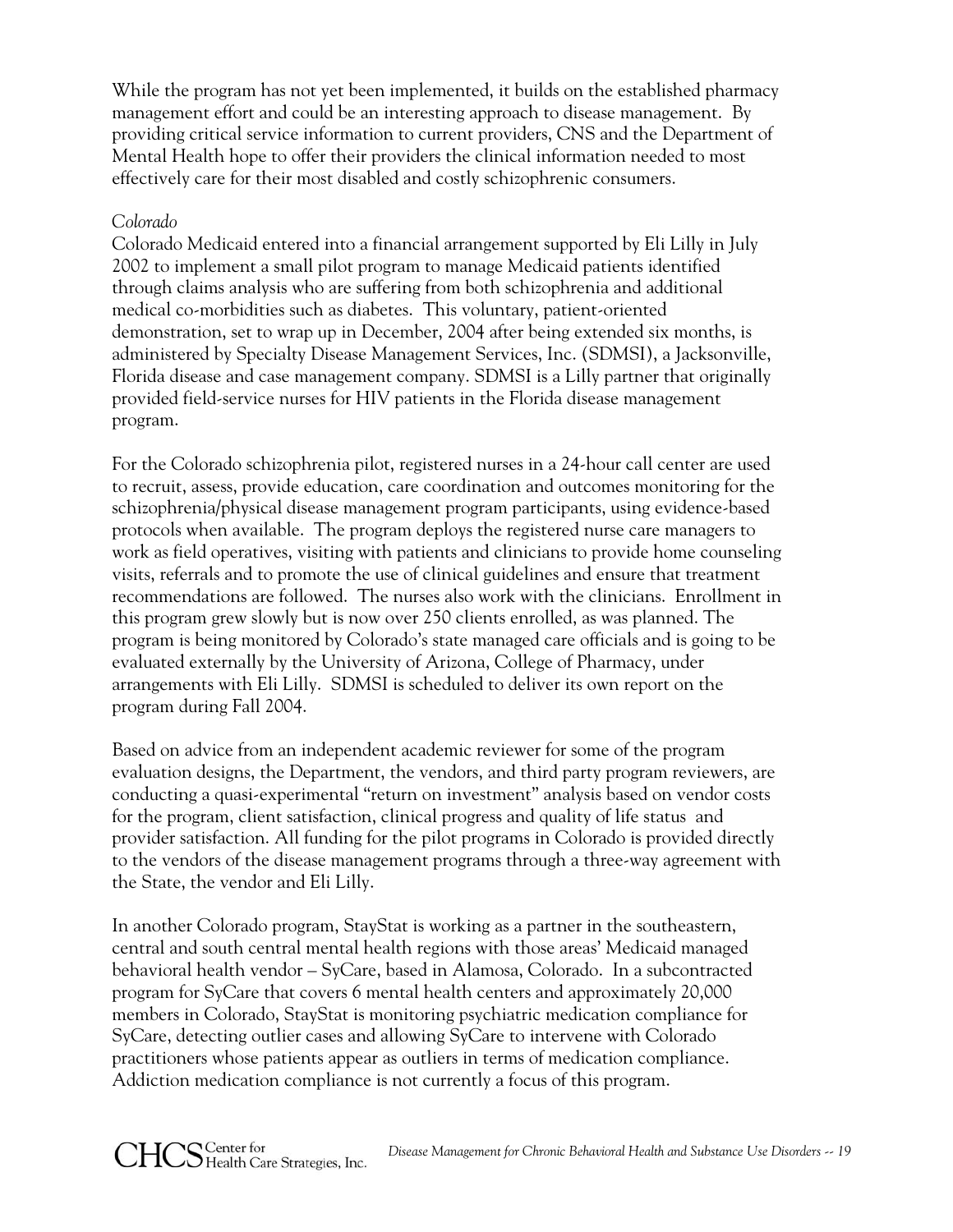## *Texas - TMAP and More than TMAP*

The Texas Department of Mental Health and Mental Retardation (TDMHMR) recently (2003-04) announced a major initiative to be rolled out over the next several years that combines Disease Management with protocols based on TMAP for Major Depressive Disorder, Bi-Polar Disorder and Schizophrenia, using a new benefit design created by a Texas project team (June 2003). The program will serve both public sector adults and children/adolescents and which will also be rolled out in the State's Medicaid managed behavioral health Northstar program managed by Value/Options.<sup>33</sup>

TDMHMR, which became part of the Division of Behavioral Health Services under the newly reorganized Department of State Health Services, estimates that 90% of its service population or adults with serious mental illness are individuals with one of the three conditions noted above. The benefit design component of the innovation defines specific bundles of services within five levels of care that include specific service components. The levels are determined using a uniform screening and assessment protocol; symptom rating scales from the Texas Medication Algorithm project and functional assessment tools. Each of the components of care is based upon evidencebased practices for these specific disorders. These include medication algorithms for the diseases from TMAP; case coordination; rehabilitative case management, including supportive housing, employment, skills training and specialized services; Assertive Community Treatment and Crisis Services. A comprehensive consumer education program was also developed as a part of the TMAP/TIMA implementation, including disease specific curricula, and these are supplemented with peer support services. Outcomes measurement at an individual and system level will be implemented across the services.

In concept, the Disease Management components of the initiative are a comprehensive and well designed effort that follows the DMAA definition of disease management for the three disorders involved. They build on the extensive work that has been supported by the State, by foundations and by pharmaceutical companies for TMAP/TIMA implementation. The State expects that the full roll out, which includes tools to measure fidelity to the model, as well as individual outcome monitoring and a statewide progress evaluation, will take several years. The initiative will be evaluated by Tummy's Internal Resiliency and Disease Management Evaluation Team using aggregated individual data. It will be presented in a semi-annual publication based on five system objectives with related evaluation criteria, charting progress first from four implementation sites as baselines and then from the first six months of the fuller initiative. Like North Carolina, Arizona, Pennsylvania, Michigan and Arizona, Texas ultimately expects to rely on a combination of county-based mental health authorities (LMHA's) and its 41 community mental health centers, to provide services under this initiative.

 <sup>33</sup> See www.mhrm.state.tx.us/CentralOFfice/behavioralhealthcareservices/RDMEval.html for full details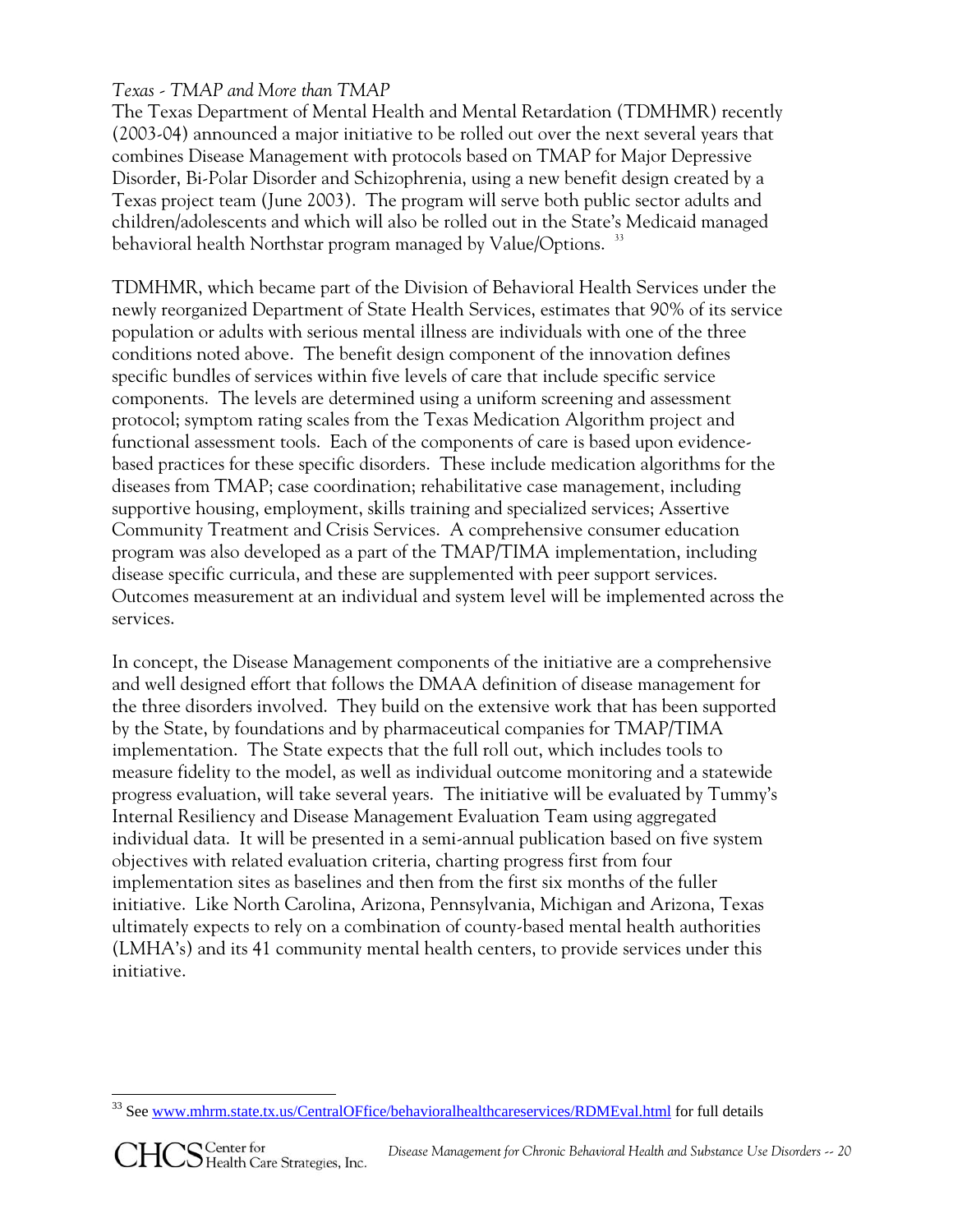The new benefit design dimension of the initiative limits publicly funded services for individuals to those services outlined in one of the five levels of care determined to be appropriate for the individual consumer. Furthermore, recent announcements have indicated that TDMH intends to fund full public services statewide to individuals with these three specific mental conditions only, while offering a modest, 7-day emergency benefit to individuals with other serious or more routine mental disorders who represent a threat to themselves or the community but that do not meet these diagnostic criteria; substance dependence is not an included disorder. There has been a fair amount of controversy over this benefit limitation and associated funding cutbacks, both from consumers and providers in the State. In fact, the limited diagnosis aspect of the Texas mental disorder DM program, an economic policy choice, is not a component of a disease management program for chronic mental disorders itself.

## *Florida*

Florida was one of the first States to adopt a disease management program for its Medicaid recipients when it began its initiative in 1997, focused initially on physical illness. Florida's Agency for Health Care Administration (AHCA) and its Division of Social Services manage and oversee these efforts. By the end of 2000, the Florida State Medicaid agency had contracted with eight disease management organizations to manage six diseases<sup>34</sup>. Mental illness was not included in the early phase of Florida's initiative.

In 2001, based on State legislative input and audits, Florida revised its disease management program so as to permit the State Medicaid agency to negotiate contracts with prescription drug companies to provide Medicaid disease management programs in return for placement of that company's products on the State's Medicaid Preferred Drug List. Under this program, Bristol-Meyers Squibb financed a health management program for Hispanic and African-American Medicaid beneficiaries with depression, as well as other diseases. Bristol-Myers Squibb guaranteed savings of \$16.3 million to the State of Florida between October 2001 and June 2003.

Florida also had some disease management for mental illness provided by McKesson Corporation's URAC-accredited McKesson Health Solutions disease management company, headquartered in Broomfield, Colorado where it has its CareEnhance 24-hour nurse advice line.

A set of three studies has been completed in Florida by the State Legislature's Office of Program Policy Analysis and Government Accountability (May 2001, April 2003 and May 2004), with that Office acting as an independent evaluator for the Legislature of disease management efforts of other state agencies. However, the focus was on programs for hypertension, cancer, congestive heart failure, end-stage renal disease and sickle cell anemia, not on chronic mental illness or substance use disorders. In Florida, external

<sup>&</sup>lt;sup>34</sup> Spigel S "Florida Disease Management Program" OLR Research Report, Connecticut General assembly January 28, 2003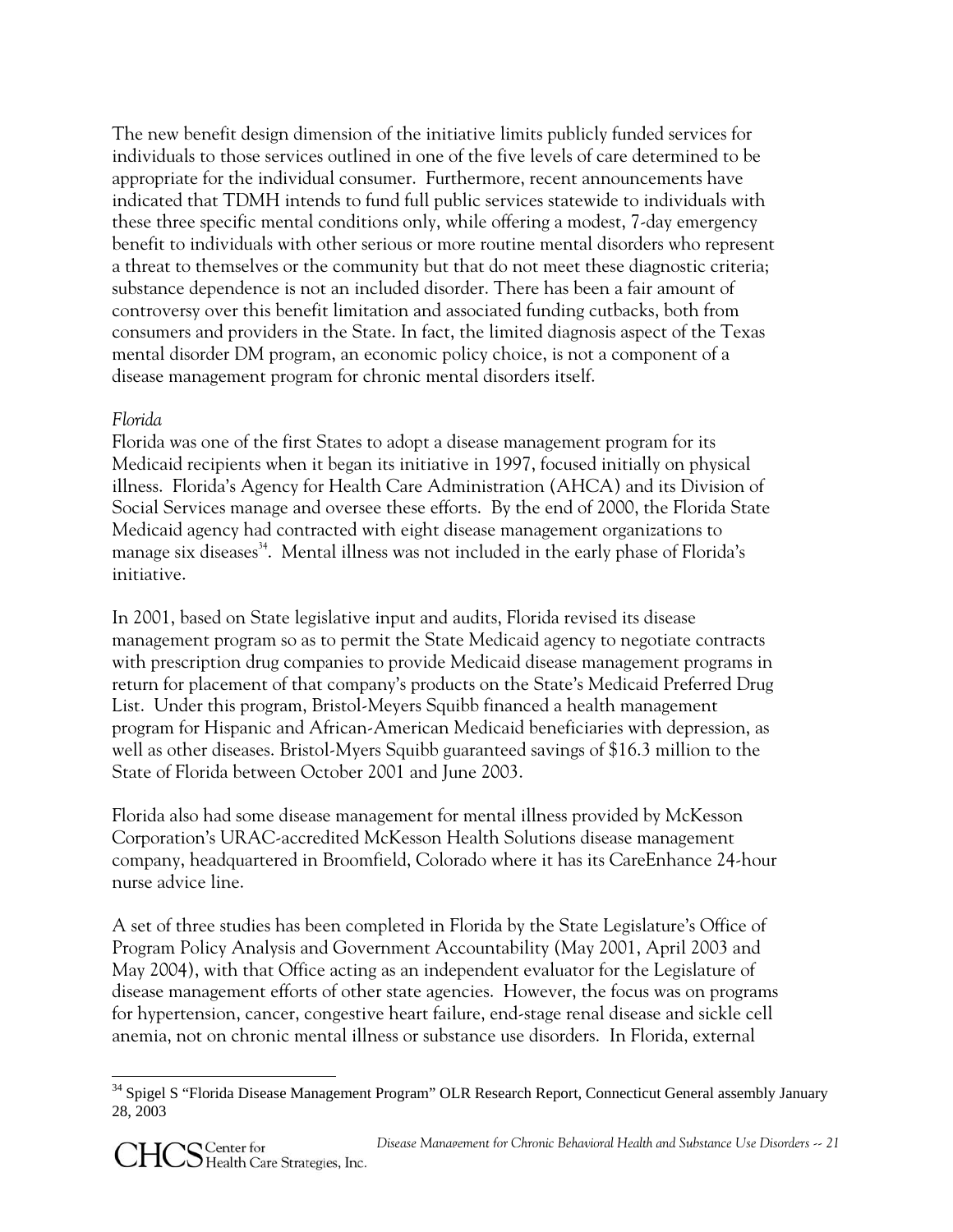vendors, created by several large pharmaceutical companies who offered the State free disease management programs in lieu of providing rebates on their drugs and in exchange for listing on the State's preferred drug list, operated the early disease management programs. Following the OPPAGA reports, HB 1843 was signed into law in May 2004, which among other Medicaid reforms, allows these pharmaceutical company disease management programs to expire in 2005, although disease management programs could be offered by other players in the future.

In September 2004, Florida's AHCA announced that it had obtained the commitment of five pharmaceutical companies to guarantee a savings of \$34 million to the State's Medicaid pharmacy budget over one year. In turn, mental health drugs will be exempted from certain prior authorization requirements. State officials will develop and adopt bestpractice guidelines for prescribing behavioral health-related drugs; translate the guidelines into practice; review prescribing practices and patterns, and compare them to a number of indicators that are based on national standards. Other program elements include implementing a disease management program with a model medication component for high users of behavioral health care. The commitment and role of the pharmaceutical companies is primarily financial, although they will be involved in an advisory capacity.

#### *Massachusetts*

MassHealth, the Commonwealth of Massachusetts' Medicaid program, currently includes: traditional managed care organizations (MCOs) that provide physical and behavioral health services; the Primary Care Clinician (PCC) program, with its behavioral health carve out, and; traditional fee-for-service (FFS) for enrollees exempted from managed care. With almost 40% of their enrollees, and at least half of disabled with mental illness in the PCC program and the behavioral health carve out, MassHealth has focused a great deal of attention on primary care integration with the behavioral health carve out.

Specifically, Mass Health and its managed behavioral health care vendor, the Massachusetts Behavioral Health Partnership (MBHP) run by Value/Options, have initiated numerous efforts to improve access to needed services. To support primary care clinicians by increasing the availability of specialists a team of child psychiatrists and other specialists provide support to primary care physicians. MassHealth is also working on developing a performance incentive in its contract with MBHP for FY'05 to improve access to health care for DMH clients. MassHealth has several enhanced case management and chronic care initiatives for individuals with serious health care needs.

MassHealth works with several of its MCOs on a special Robert Wood Johnson grant focused on improving access and quality in primary care screening, assessment and treatment of depression. In the MHSPY program, the one program that we could consider a disease management initiative, Massachusetts has a major initiative to improve the treatment for children with serious emotional disorders (SED). This capitated program blends multiple funding streams, including Medicaid, mental health, local school and DSS funding. Services include primary care, pharmacy benefits, specialty services, and a broad array of in-home support services that would not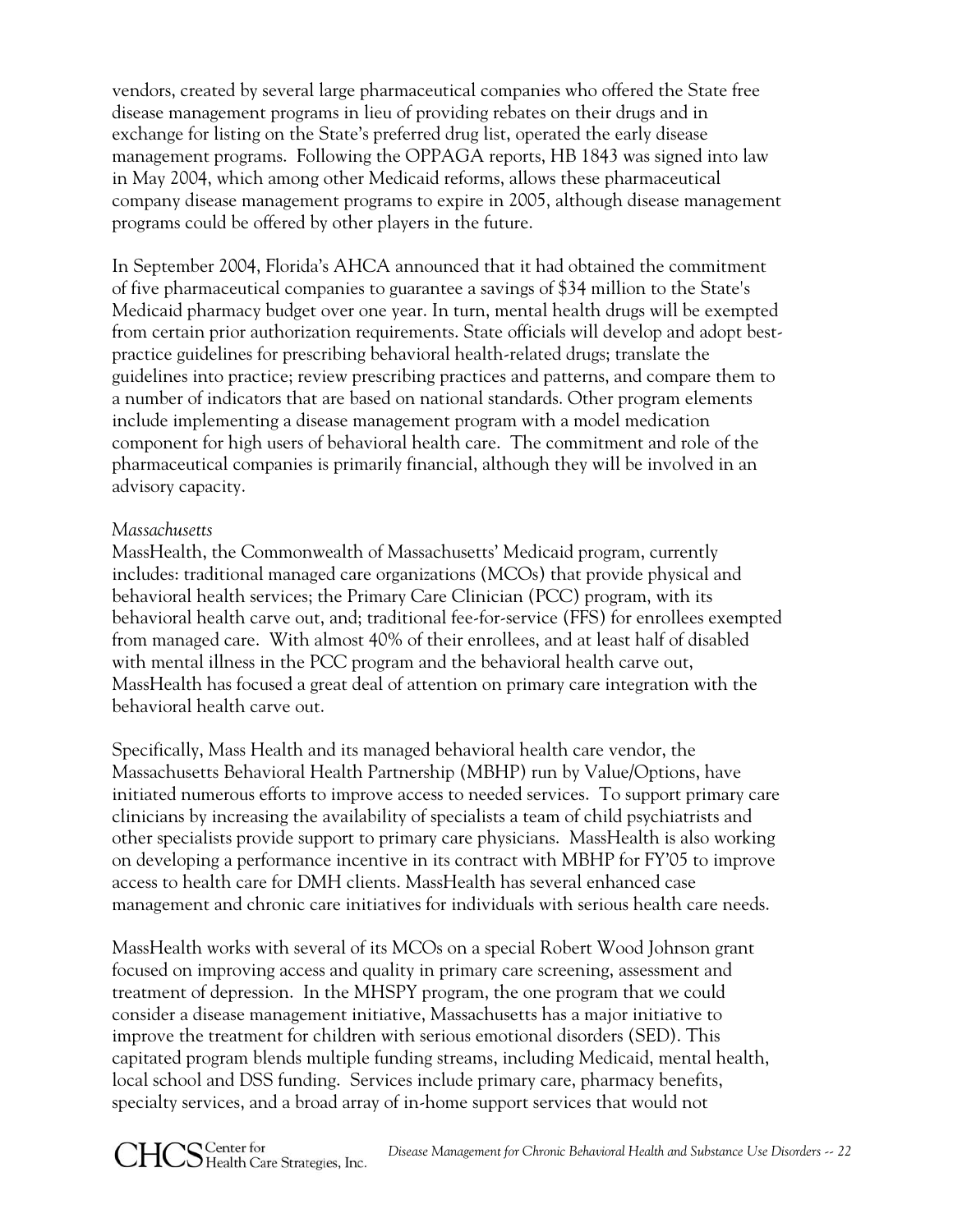traditionally by funded by Medicaid. Unfortunately only 60 youth are currently served in Greater Boston primarily because the complex funding arrangements, particularly with local schools, have slowed efforts to expand the program.

As a state, Massachusetts is a leader in purchasing health care and particularly behavioral health services; however, the state has been slow to adopt disease management approaches for chronic mental and substance abuse disorders partly because of the success of the carve-out program in controlling costs and maintaining quality. While the individual initiatives cited above focus on many of the important components of effectively managing care for individuals with complex behavioral conditions, with the exception of the MHSPY program, they do not explicitly include pharmacy benefits and the efforts generally lack an explicit focus on consumer education, self-management and wellness that is so important to disease management approaches. For individuals with serious mental illness and/or addictive disorders, understanding one's illness, recognizing and managing symptoms and the signs of relapse or adverse events, identifying the effects of medication and knowing when to seek professional treatment are essential elements of recovery and at the heart of more focused "disease management".

## **Other States of Interest**

#### *Tennessee*

Tennessee contracts with managed behavioral health care company Magellan Health Services for behavioral health services in the three Grand Regions of Tennessee. Over the coming months, enrollment in the TennCare program will be scaled back significantly. However, the Governor has announced a new focus on the implementation of disease management programs for TennCare beneficiaries in the health plans. It is unclear at this time, whether the Disease Management programs will involve behavioral health services, since they are currently carvedout from the health plans.

## *Wyoming, Montana, Wisconsin, Pennsylvania, Puerto Rico and Hawaii*

Wyoming, Montana, Wisconsin, Puerto Rico, and Hawaii have disease management programs administered by APS Healthcare, Bethesda, MD. APS has a disease management program for high cost medical conditions, including a single disease state management program for depression and schizophrenia and another for behavioral health/medical co-morbidity. Other public sector high risk disease management clients include several counties in Pennsylvania. The schizophrenia disease management approach is based on the Schizophrenia Consumer Outcomes Research Team (PORT) research jointly developed by AHCPR, NIMH, and Johns Hopkins in 1992 that resulted in 32 recommendations, ranging from appropriate medication use in schizophrenia to family interventions to case management. In 1998 a survey conducted by Lehman, Steinwachs, et. al. found a worldwide physician compliance rate with the PORT of less than 50%, ample justification for disease management. APS' ongoing schizophrenia disease management program focuses on medication, psychosocial, recovery and family approaches to managing this condition, as well as physician education, case management and technical assistance.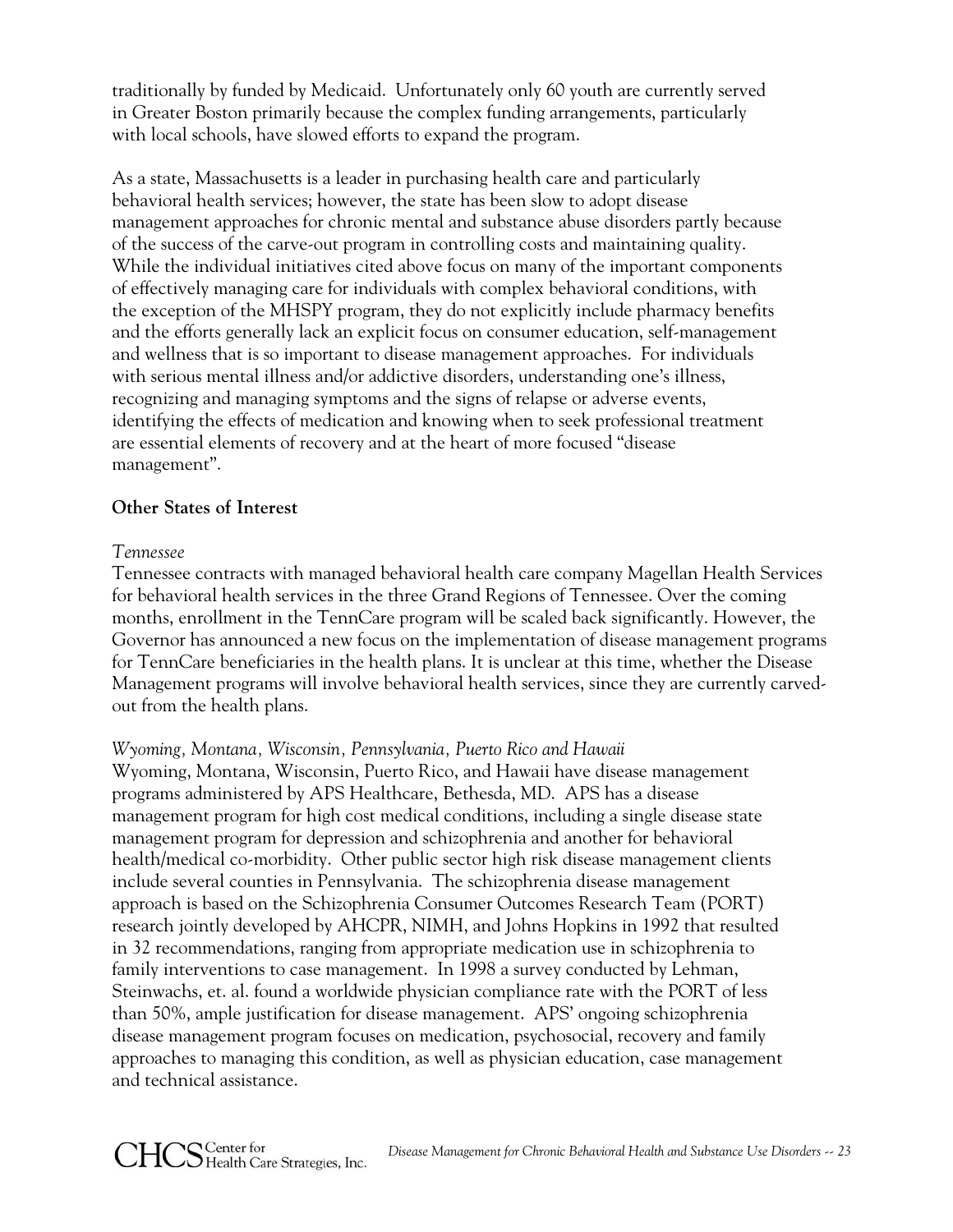#### **Addiction Disease Management: Illinois and Wisconsin**

There are a few emerging efforts in addiction disease management that are worth mentioning even though they are not very advanced. The State of Illinois Department of Human Services Office of Alcoholism and Substance Abuse is co-sponsoring the "Behavioral Health Recovery Management Project (BHRMP)" as a joint venture between the state, the Fayette Companies and Chestnut Health Systems, two provider health system vendors. This effort emphasizes the development of evidence-based practice guidelines for mental health and substance abuse, with an orientation towards recovery rather than maintenance but as of this writing it is not yet a full blown disease management effort.

In Wisconsin the Wisconsin Physicians Service, a Medicare Part B and Tri-Care vendor, announced an initiative in 2001 for Disease Management for Addictive Disorders. No detail is currently available on this endeavor or whom it covers.

## Private Sector Disease Management Capabilities and Companies

Specialized mental health and substance abuse disease management capabilities are being developed by companies in several distinct components of the private sector. In many ways these are more advanced than the State Medicaid initiatives discussed above. Vendors include the following types of public or private sector organizations:

- Managed care plans
- Managed behavioral health plans
- Specialty disease management firms
- Pharmaceutical disease management companies
- Pharmaceutical benefits managers (PBMs)
- Insurance companies

HCS Center for<br>HCS Health Care Strategies, Inc.

• Large physician groups

However, experience with eager private managed care vendors in the public sector over the past 15 years indicates that public and private purchasers must conduct a thorough due diligence to identify vendors who have the programs, capabilities, experience and track record they want and the information and clinical systems to support the efforts. There is a distinct tendency amongst entrepreneurial companies to present future or hoped-for capabilities as realities, as well as a record of states and legislators being overly optimistic, less than clear about what they want and not always reasonable in the savings or outcomes expectations they may have.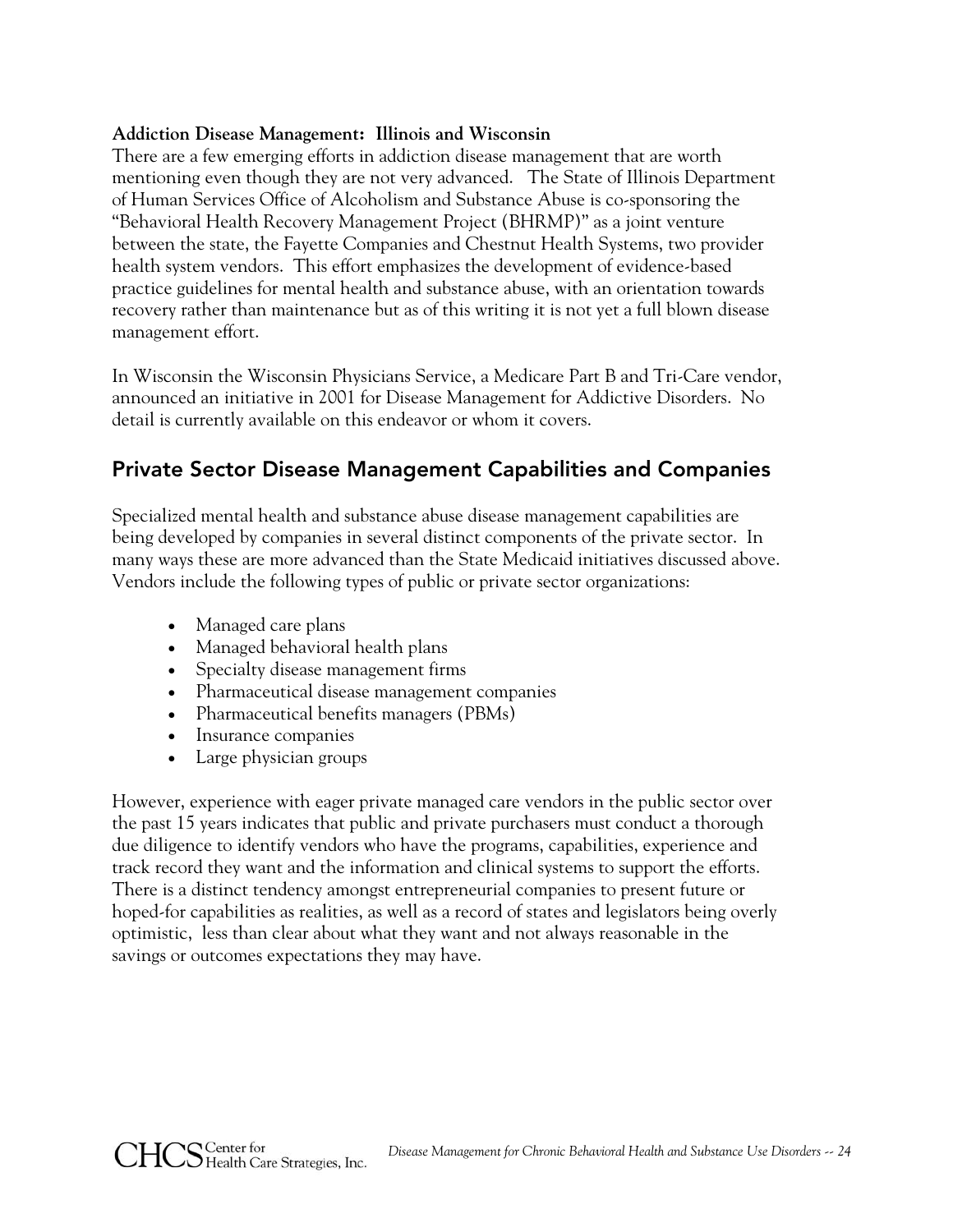## Implementation Issues, Lessons and Implications

The Medicaid and managed behavioral health literature and ongoing developments in Medicaid disease management programs suggest several lessons that should be taken into account in designing and implementing a disease management effort for severe mental illness and co-occurring or primary addictive disorders. Many issues such as Medicaid eligibility changes, provider turnover and client dropout that have arisen in the past in public managed care programs. They affect disease management programs equally and need to be addressed when developing and implementing these programs. In addition, vendor qualifications should assess the extent to which potential vendors offer disease management that meets the DMAA definition and whether they have successfully served diverse populations. Preference should be given to those with experience in managing Medicaid programs for beneficiaries with serious mental illness, substance use disorders and with familiarity with the public agencies that serve those populations. Prior experience is important because public behavioral health care has a distinct, politicized culture, with increasing advocacy from many (NAMI, NMHA, Faces and Voices of Recovery (FAVOR), legal advocates, etc.) that complicates the management and oversight of public programs.

Among other major program development challenges are inter-agency coordination, data requirements, provider limitations, and consumer concerns:

Inter-Agency Coordination: Most disease management programs at least have significant control over the program's administration, if not its clinical environment. But Medicaid enrollees with mental health or substance abuse problems are likely to be clients under the control of multiple State and community administrative agencies, including the Departments of Health, Mental Health, Alcoholism and Substance Abuse Services, Mental Retardation and Developmental Disabilities, Children and Family Services, Justice, Juvenile Justice, Corrections, Parole, Housing, Vocational Rehabilitation, as well as other agencies. These State and/or local agencies typically have different professional, organizational, fiscal and constituency concerns and they may complicate a client's adherence to a disease management treatment plan, even one based on sound science. Although disease management programs are often limited to a particular agency's clientele, the characteristics of the Medicaid SMI/SED population often require the ability to coordinate care and/or data with numerous other public agencies, especially the mental health and addictions agencies and programs that provide most public treatment for Medicaid clients with mental illnesses.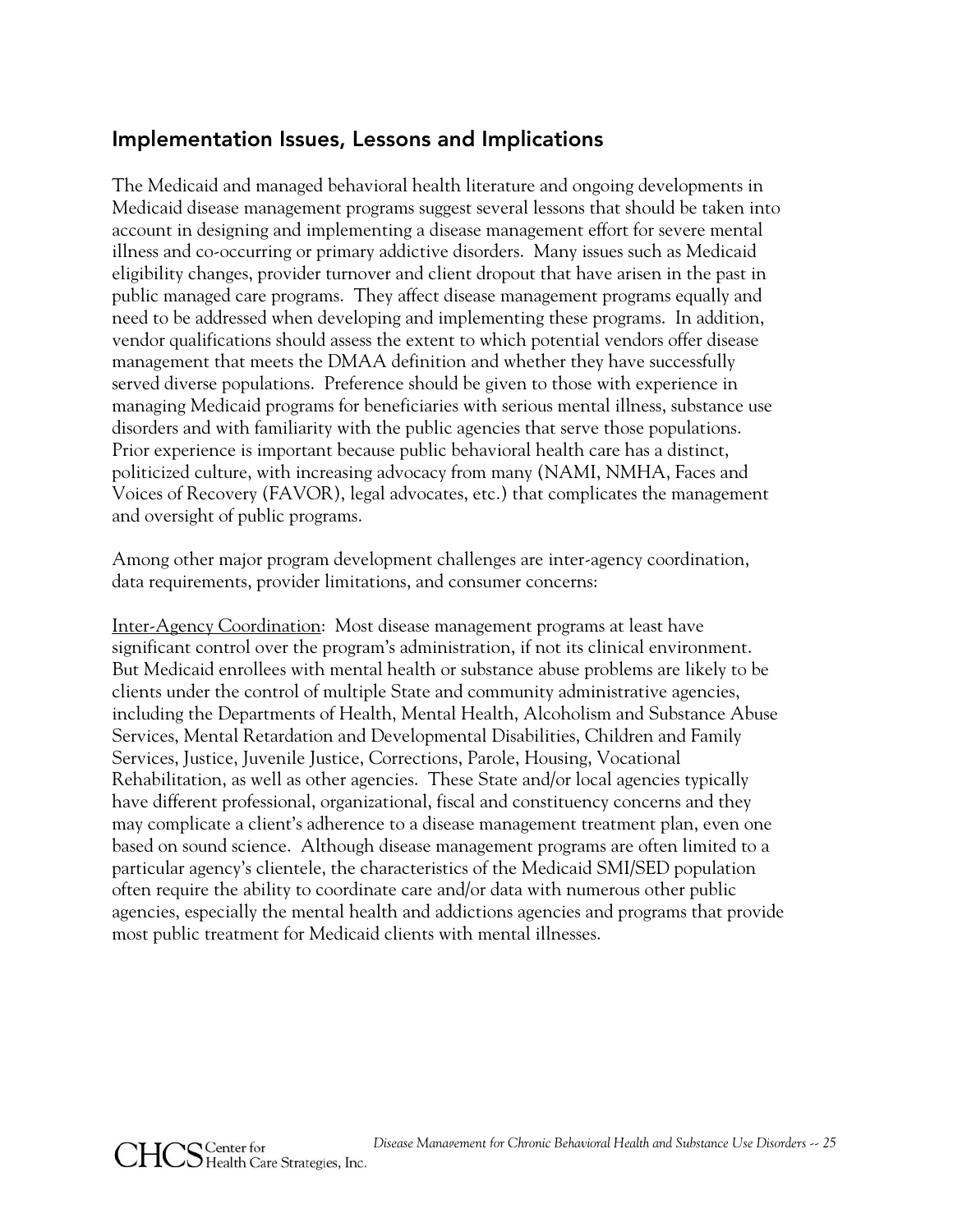Solutions may include:

- Case management and other program functions might be staffed jointly or by agreement delegated to one agency, via an interagency agreement;
- Common data bases could be used by case managers across agencies with program enrollees assigned to agencies according to mutually agreed upon assignment, service and evaluation criteria and protocols;
- Alternatively, enrollees could be assigned to a contracted vendor according to established program criteria and guidelines.

Data Requirements: An SMI or addiction disease management program may require additional data content beyond that easily available in Medicaid claims files. It may also be necessary for the data to be commonly defined, in common formats, and commonly accessible (subject to HIPAA requirements) across providers within a single agency and across agencies in the event of an inter-agency effort. Existing but separate State data systems may either need to be specifically modified to support an internally run mental illness and/or addiction DM program or may need to be connected to each other in order to interface (to the program's providers and users) with a DM vendor's systems.

Solutions may include:

- Automating the collection of data from providers, including automating uniform medical charts and records;
- Establishing common databases for housing historical and current operating data and making it accessible to program staff across agencies, subject to HIPAA requirements;
- Defining program data and evaluation criteria commonly across agencies and developing evaluation strategies and methods (control groups, pre-/-postmeasurements, etc.) that permit reasonable comparisons to other studies or State initiatives underway or required by the Legislature.

Provider Limitations: Providers who traditionally serve an SMI Medicaid population may not be accustomed to working as closely with a demonstration program at the level of detail and scrutiny that disease management presumes. In some geographic areas, there also may be few providers who are willing or able to provide the range of services that enrollees may need or to coordinate provision of such services across multiple providers.

Solutions may include:

- Working with and operating through comprehensive hospitals that Medicaid enrollees traditionally use.
- Some DM programs have also strengthened the capabilities of communitybased ambulatory providers by training and sometimes augmenting their staff.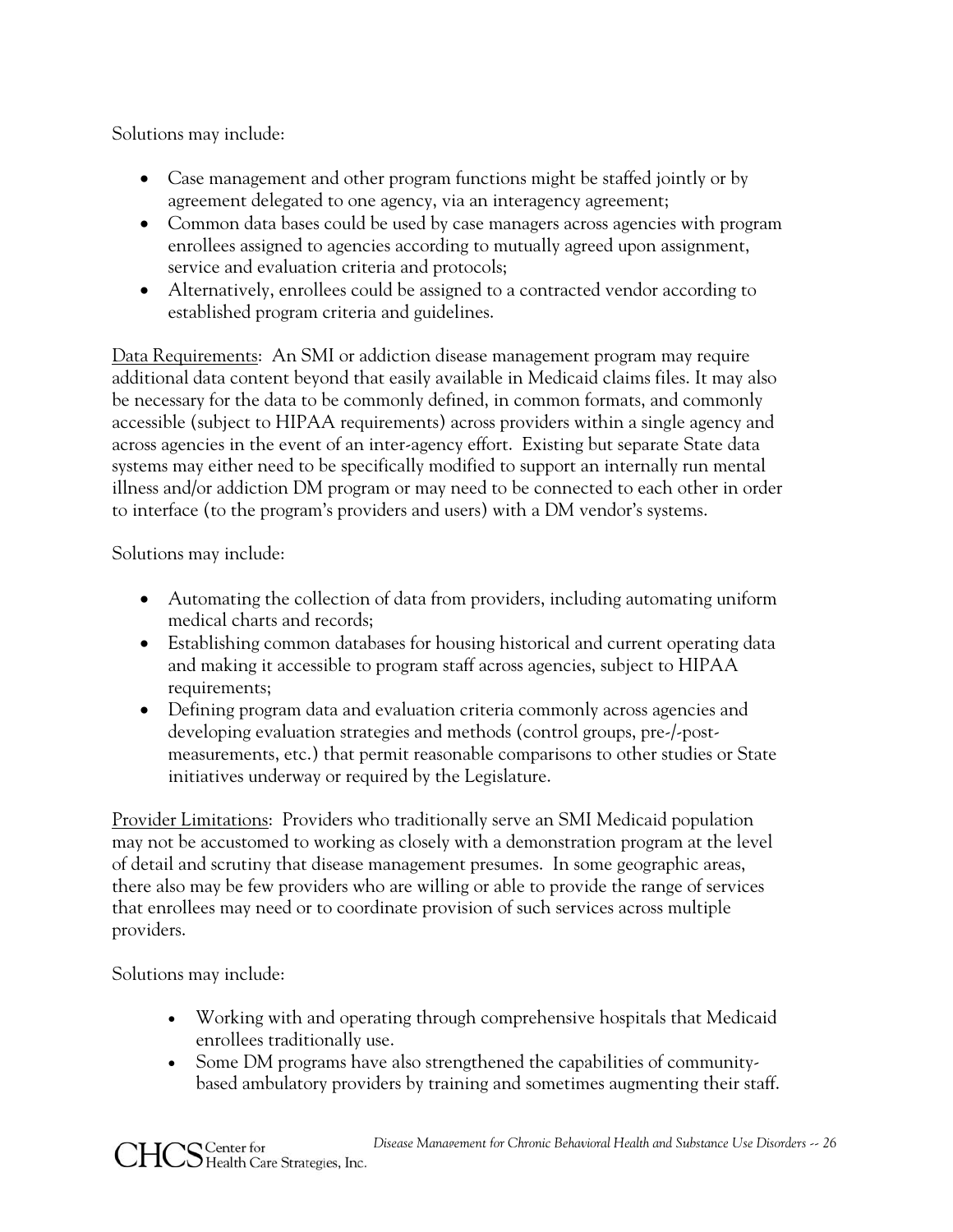• Implementation of these solutions is limited by State budget deficits and lay offs, which have heavily affected mental health budgets in most States.

Consumer Concerns: Medicaid mental health and/or substance use disorder consumers or their families/guardians may not understand the benefits of disease management and may not be familiar with participating in supervised treatment regimens. The culture of peer support in State and Federal departments of mental health and/or substance abuse has empowered some clients, who may reject or resent interventions they do not request, control, or fully accept. Medicaid managed care vendors who are taking care of a member's physical health may vary considerably in the quality and intensity of their care of these members and in their willingness to cooperate with or incorporate mental health and/or addiction disease management.

Solutions may include:

- Patient education and compliance by providing content and patient reminders over the Web. However, many Medicaid consumers, especially those with SMI/SED and/or addictive disorders, may not have personal computers at home or conveniently available to them, and may not read or understand English. Even those few Medicaid consumers who do have access to computers may not be able to use them during a crisis, when they may need them most.
- Providing limited use cell phones, prepaid phone cards, or toll-free phone numbers to reach those individuals without home telephones to provide continuing disease management services.
- Promotion of cultural diversity, especially with respect to the disease management field workers, the client written or other media/materials, and even the clinical case managers/physicians, if at all possible through:
	- o Preparing program materials in the languages and at an appropriate reading level.
	- o Assigning outreach workers to assist with program enrollment and/or follow up to assure that treatment regimens are understood, are practical and are followed. Compliance with any regimen is a big problem with SMI populations.
	- o Using technology to make program participation easier by giving enrollees limited mobile phones or materials for viewing on site, at peer meeting places for SMI clients, at treatment programs or at home via video tape or DVD player.
	- o Possibly providing or overseeing the coordination of supportive transportation, day care, personal assistance, transitional housing, health care or other services that SMI/SED/SA enrollees may require to participate successfully in the program and to comply with their approved treatment plans.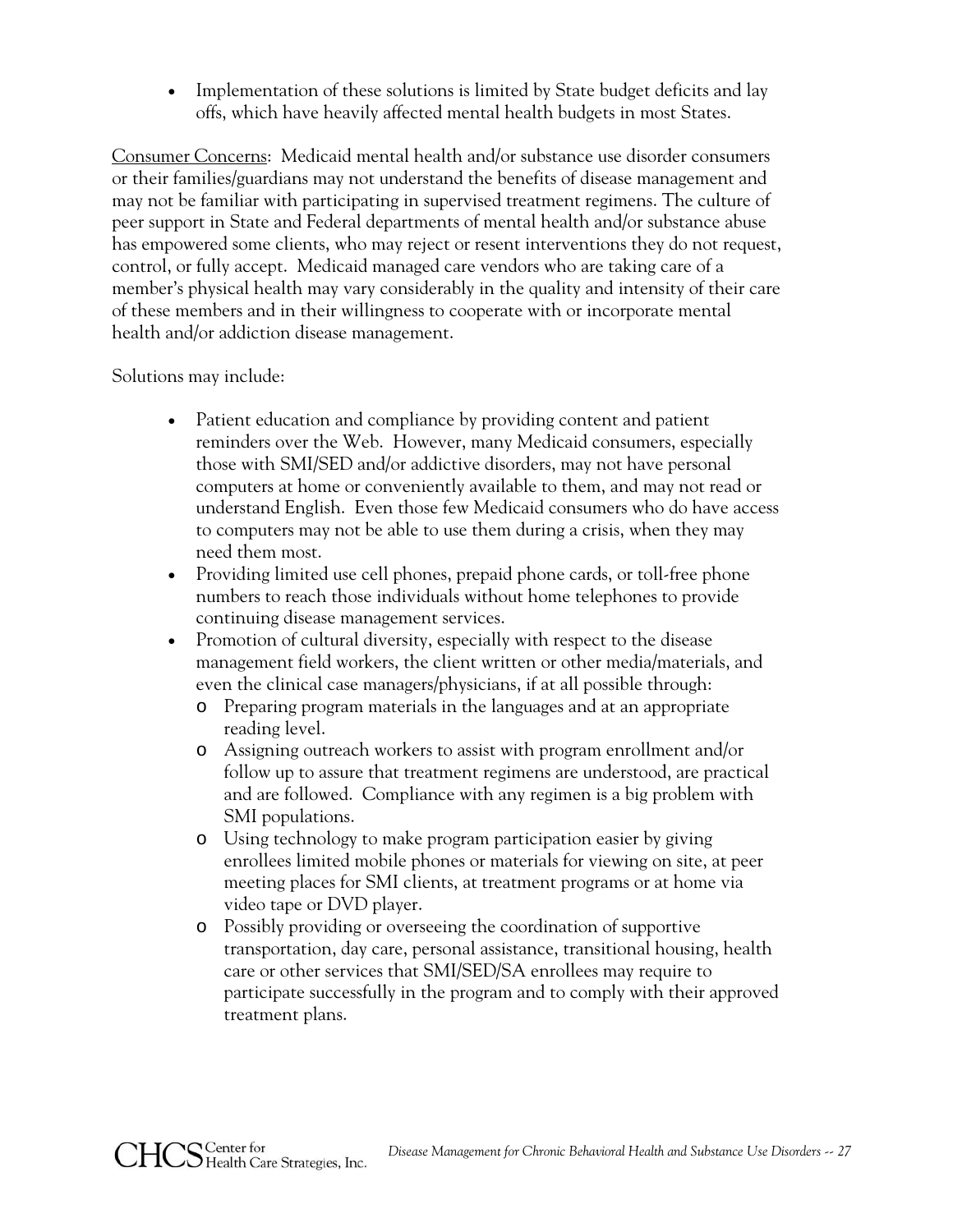## Other Challenges for Medicaid Behavioral Health Disease Management

#### **Telephonic and Web-Based Disease Management**

Based on our review of the evidence to date, a telephonic component (perhaps via prepaid phone cards, limited use cell phones and/or 800-numbers) can and should be part of a disease management program for Medicaid recipients with SMI/SED and/or chronic addictive disorders. However, such a program is not sufficient by itself for this population due to Medicaid recipients' frequent lack of regular telephone service. Purchasers could provide a toll-free 800 number or a prepaid phone card to permit clients to call in to a case manager but this arrangement prohibits pro-active case management. The best alternative is to augment telephone outreach and care management with in-person case management for high need recipients. The Internet may be of some use for individuals who can read well in English, if the Web site and materials are simply and clearly presented. It should be available in more than one language.

## **Case Manager Qualifications**

Case managers used for chronic mental illness or substance use disorder care management should at a minimum have completed Master's level training, but field and peer case workers can be less educated if they are well supervised. The case managers themselves should be supervised regularly by experienced PhD clinical psychologists or MD's who are board certified in psychiatry and/or addictions' medicine and who can review compliance and the medication and treatment regimens. All staff should have a minimum of 2-3 years experience in the public sector, except for the field or peer outreach staff, who may need less experience if well supervised.

#### **Disease-Specific Guidelines and Protocols**

"Disease-specific" clinical guidelines and performance standards exist for many diagnoses including routine and severe mental illness and severe emotional disturbance, and they are fast emerging for substance use disorders. However, they are not yet well integrated with case management software. The two best known criteria sets are the American Psychiatric Association (APA) guidelines, which include some substance use disorder protocols, and the Texas TMAP guidelines, which do not. The TMAP guidelines go much further than the APA guidelines and talk about life management, not just medication management. Unfortunately, there are some fidelity problems amongst providers, especially those who either do not buy into using guidelines or who refer to them and then fail to use them. Also the two sets of guidelines currently omit the co-occurring disease issues (mental health, substance abuse and physical medical conditions); neither of the criteria sets distinguish between management during crises and management during routine periods. For the field of addictions, the ASAM (American Society of Addiction Medicine) criteria have been more level-of-care oriented than protocoloriented until recently, but these criteria are evolving and are now available in an on-line format. None of these criteria sets specifically address themselves to disorders in culturally diverse populations or for children and adolescents.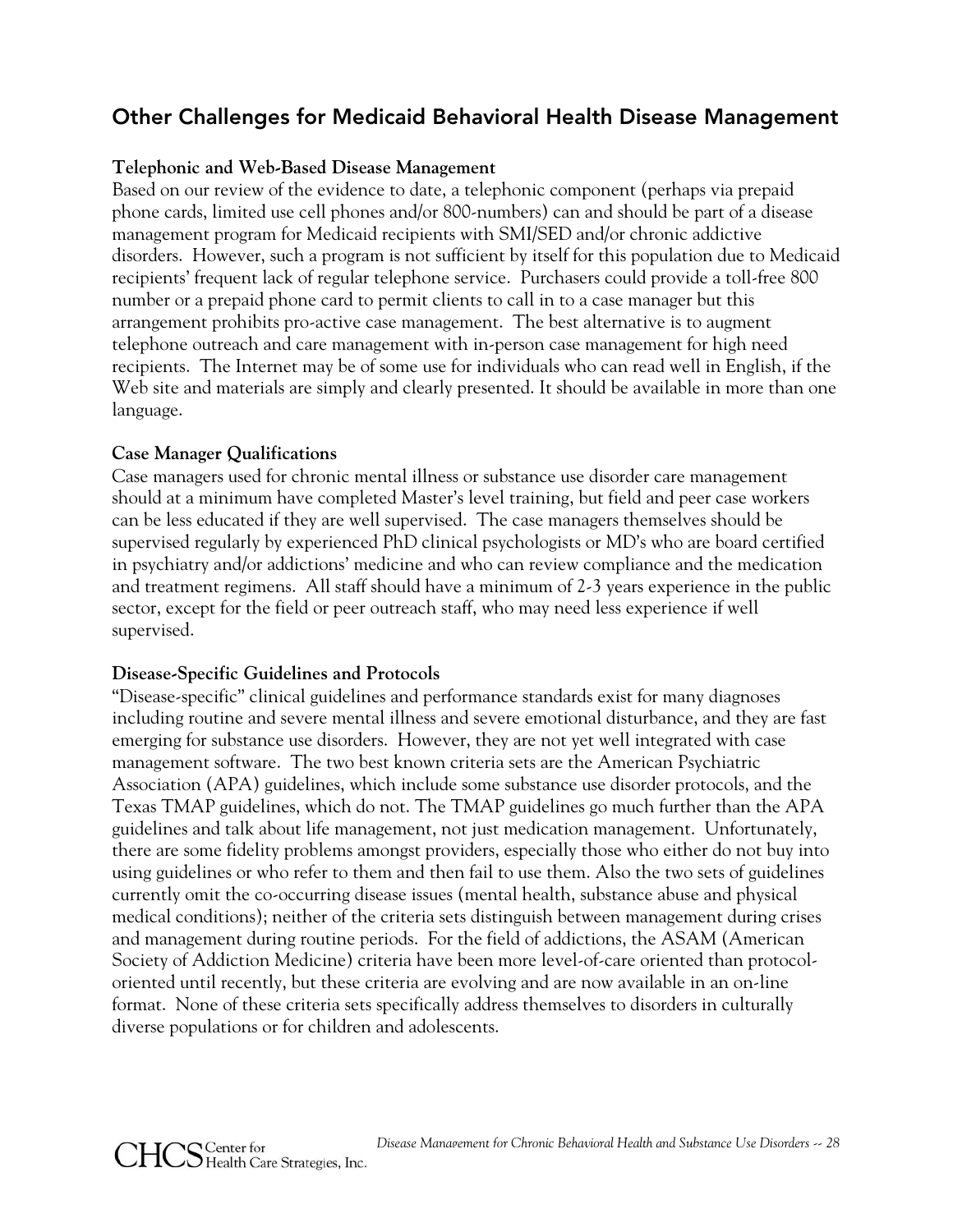## **Public Sector Partnering**

Public sector partnering involves extensive collaboration between the Medicaid program, the state mental health or substance abuse agencies and other programs such as vocational rehabilitation and supportive housing. Disease management for public behavioral health needs to include outreach to public housing, transportation, schools, and other state agencies. Clubhouses and peer support should also be available for those with serious mental illnesses.

## **Disease Management Program Components**

The six components of a disease management program specified by the DMAA appear to be necessary but not sufficient for an effective program that addresses the needs of Medicaid recipients with SMI/SED/SA. In particular, the DMAA model does not emphasize interagency coordiantion, or public sector partnering, and cultural and medical linkages must also be addressed in order to provide supports that are critical for program success for the Medicaid population. Purchasers will have to insist that these models become more inclusive and that programs address the Medicaid population clinically and culturally. More intensive outreach and consumer involvement is necessary to identify, reach, manage and sustain potential clients than would be required for an asthma disease management program. Program cooperation, if not collaboration, with a State's DMH/SA and Public Health Departments is essential, as is involving other key stakeholders and consumers in individuals' care and recovery.

# **Conclusion**

Disease management programs have grown rapidly. Supported by and often delivered by traditional managed care organizations, managed behavioral health care vendors, pharmaceutical companies and others, DM programs promise cost management while significantly improving the quality of care for enrollees with substance use and/or chronic mental health disorders. One of the primary means by which this is achieved is through consumer education and peer support which the Centers for Medicare and Medicaid have strongly supported in guidance to States. Consumer education includes the management of lifestyle conditions that may contribute to or complicate the condition, managing medication schedules and the recognition and management of symptoms. This is extraordinarily relevant to behavioral health conditions and it provides a new, more patient-centered and empowering approach to care that the field is likely to rapidly adopt.

The integration of primary care, specialty behavioral health services and often pharmacy benefits requires further development and testing of standardized protocols or algorithms for care, sophisticated information management and new tools for outcome monitoring and measurement. Taken together, these are the elements of an effective disease management program. The inclusion of pharmacy benefits and primary care will require significant changes for many Medicaid behavioral health programs that have been designed as carve-outs.

The growth of DM has been extensively supported by pharmaceutical companies. Colorado's DM program and TMAP are examples of what has been achieved with the extensive support of the pharmaceutical industry, academics and foundations. To its credit, the pharmaceutical industry has recognized the importance of developing evidence-based guidelines and medication